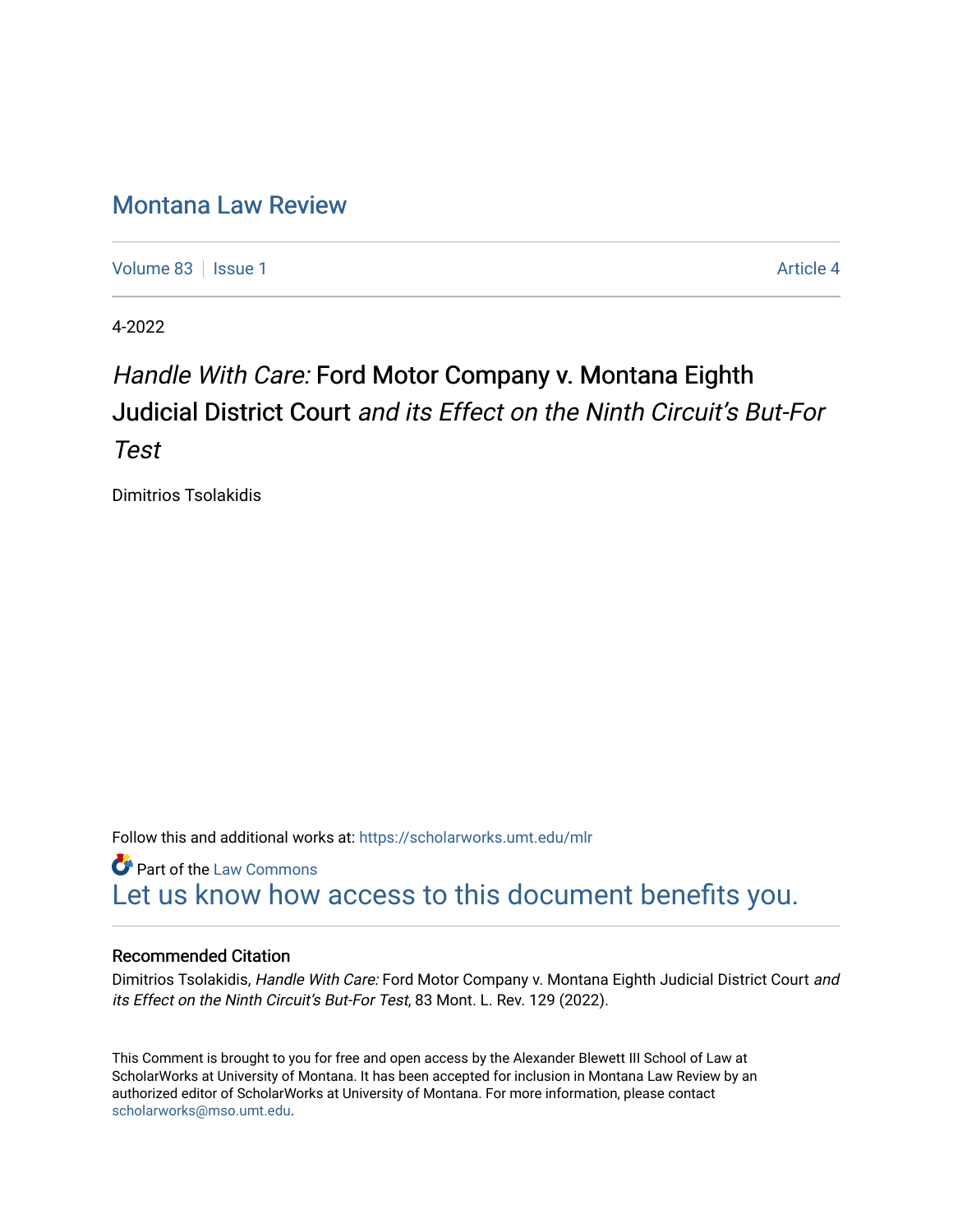## **HANDLE WITH CARE:** *FORD MOTOR CO. V. MONTANA EIGHTH JUDICIAL DISTRICT COURT* **AND ITS EFFECT ON THE NINTH CIRCUIT'S BUT-FOR TEST**

#### **Dimitrios Tsolakidis\***

#### I. INTRODUCTION

In *Ford Motor Co. v. Montana Eighth Judicial District Court*, 1 the Court gave special consideration to the second part of its disjunctive, "arise out of *or relate to*," test for the relatedness prong of specific jurisdiction.2 By isolating the "relates to" disjunct, the Court held a corporation is subject to personal jurisdiction in any state where its product injures a consumer if the corporation has expansive contacts that systematically serve a market for the injury-causing product in the forum state.3

*Ford Motor Co.* poses a challenge for the Ninth Circuit: Did the Court's opinion abrogate the Ninth Circuit's but-for test for determining relatedness? Courts in but-for jurisdictions have so far answered this question inconsistently.4 Until recently, district courts in the Ninth Circuit were

<sup>\*</sup> Dimitrios Tsolakidis is a 2021 graduate of the Alexander Blewett III School of Law at the University of Montana. This Comment was first drafted in May 2021 and revised to reflect updated case law in October 2021. The author thanks Lauren Moose for her early advice and edits, and her continuing support and encouragement, and the board and staff of the *Montana Law Review*.

<sup>1. 141</sup> S. Ct. 1017 (2021).

<sup>2.</sup> *Id.* at 1026; *Id.* at 1033 (Alito, J., concurring); *Id.* at 1034 (Gorsuch, J., concurring). This Comment uses "relatedness" to refer to the second prong of the three-prong test for the constitutionality of specific jurisdiction as that test evolved from International Shoe Co. v. Washington, 326 U.S. 310 (1945), and was refined in Burger King v. Rudzewicz, 471 U.S. 462 (1985), and discussed in Section II(A), *infra*. This use of *relatedness* is not the same as the more technical "arises out of or *relates* to" phrase, which is analyzed in Section II(B)(3), *infra*. The reader should keep these two concepts separate.

<sup>3.</sup> *Ford Motor Co.*, 141 S. Ct. at 1028 (majority opinion).

<sup>4.</sup> For courts in but-for circuits that have answered the question affirmatively, *see* In re: Zantac (Ranitidine) Products Liability Litigation, No. 20-MD-2924, 2021 WL 2682602, at \*7–8 (S.D. Fla. June 30, 2021); Israel v. Alfa Laval, Inc., No. 8:20-CV-2133-WFJ-AAS, 2021 WL 1662770, at \*4 (M.D. Fla. Apr. 28, 2021); Nomad Glob. Commun. Sols., Inc. v. Hoseline, Inc., No. CV 20-138-M-DLC, 2021 WL 1400983, at \*4 (D. Mont. Apr. 14, 2021); Clarke v. Dutton Harris & Co., PLLC, No. 220CV00160JADBNW, 2021 WL 1225881, at \*4 (D. Nev. Mar. 31, 2021); Lewis v. Mercedes-Benz USA, LLC, No. 19-CIV-81220-RAR, 2021 WL 1216897, at \*35 (S.D. Fla. Mar. 30, 2021). For courts in but-for jurisdictions that have suggested the but-for test is still good law, *see* Nationwide Agribusiness Inc. So. v. Yuma Cty. Water Users Ass'n, No. 21-CV-78-JLS, 2021 U.S. Dist. LEXIS 153986, \*8 (S.D. Cal. Aug. 16, 2021); TransparentBusiness, Inc. v. Infobae, No. 3:20-cv-00582-MMD-WGC, 2021 WL 2670704, at \*3 (D. Nev. June 29, 2021); McHugh v. Vertical Partners W., LLC, No. 2:20-CV-00581- DCN, 2021 WL 1554065, at \*5 (D. Idaho Apr. 19, 2021); James Lee Constr., Inc. v. Government Employees Ins. Co., No. CV 20-68-M-DWM, 2021 WL 1139876, at \*2 (D. Mont. Mar. 25, 2021).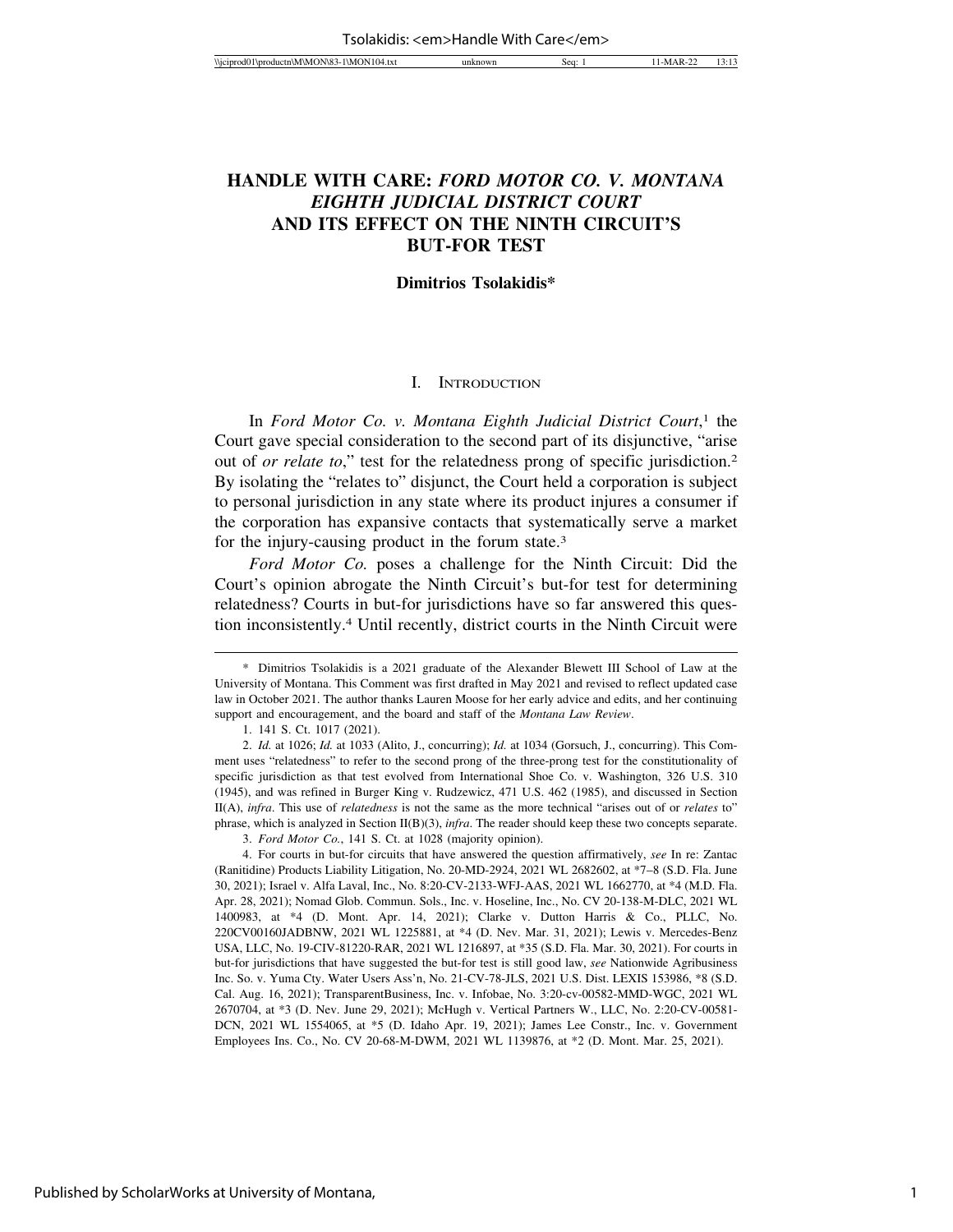also split.5 The Ninth Circuit addressed this issue in passing in *Ayla, LLC v. Alya Skin Pty. Ltd.*6 but has yet to fully flesh out its position.7

This Comment argues *Ford Motor Co.* did not abrogate the Ninth Circuit's but-for test for determining relatedness. A precise reading of the Court's opinion shows *Ford Motor Co.* added to, rather than invalidated, the but-for relatedness test. Federal court litigants in the Ninth Circuit should continue advocating for use of the but-for standard. But in an exceptional case, where the but-for test fails despite the defendant's expansive and systematic contacts with the forum state, courts can examine the nature of those contacts under the more forgiving *relates to* standard. If handled with care, *Ford Motor Co.* will not significantly change the Ninth Circuit's specific jurisdiction jurisprudence. The but-for test will still govern the analysis of a typical case. However, for a narrow set of cases, *Ford Motor Co.* expands the types of minimum contacts that can constitutionally subject an out-of-state corporation to a forum state's jurisdiction.

This Comment uses Ninth Circuit precedent to illustrate the effect *Ford Motor Co.* should have in this Circuit and proposes a framework that combines the old but-for test with the new *Ford Motor Co.* rule. Section II provides a necessary background on personal jurisdiction, with a special focus on the relatedness prong of the constitutionality of specific jurisdiction. Section III analyzes the Montana Supreme Court's and the United States Supreme Court's *Ford Motor Co.* opinions. Section IV develops the Comment's central thesis that *Ford Motor Co.* did not abrogate the Ninth Circuit's but-for test, and Section V concludes.

#### II. PERSONAL JURISDICTION

Personal jurisdiction is the power of a court to enter judgments binding on the person or property of the defendant and to compel a defendant to appear in court.8 The United States Constitution defines the outer bounds of personal jurisdiction.9 The Fifth Amendment's Due Process Clause states, "[n]o person shall be deprived of life, liberty, or property, without due process of law."10 The Fourteenth Amendment makes the Due Process Clause applicable to the states.11 Every lawsuit triggers the Due Process Clause

<sup>5.</sup> *See supra* note 4. **R**

<sup>6.</sup> No. 20-16214, 2021 U.S. App. LEXIS 25921, \*18 n.5 (9th Cir. Aug. 27, 2021).

<sup>7.</sup> *Ayla* suggested a departure from the Ninth Circuit's preferred but-for test for determining relatedness. *Id.* The impact of *Ayla* on the lower courts has yet to be seen. This Comment discusses *Ayla* more in Section IV *infra*.

<sup>8.</sup> BROOKE D. COLEMAN, ET AL., LEARNING CIVIL PROCEDURE 83 (3d ed. 2018).

<sup>9.</sup> Victoria Dettman, Milky Whey, Inc. v. Dairy Partners, LLC*: Transacting Business Under Montana's Long-Arm Statute to the Full Constitutional Limit*, 78 MONT. L. REV. 339, 340 (2017).

<sup>10.</sup> U.S. CONST. amend. V.

<sup>11.</sup> *Id.* amend. XIV; Chicago, B. & Q.R. Co. v. City of Chicago, 166 U.S. 226, 241 (1897).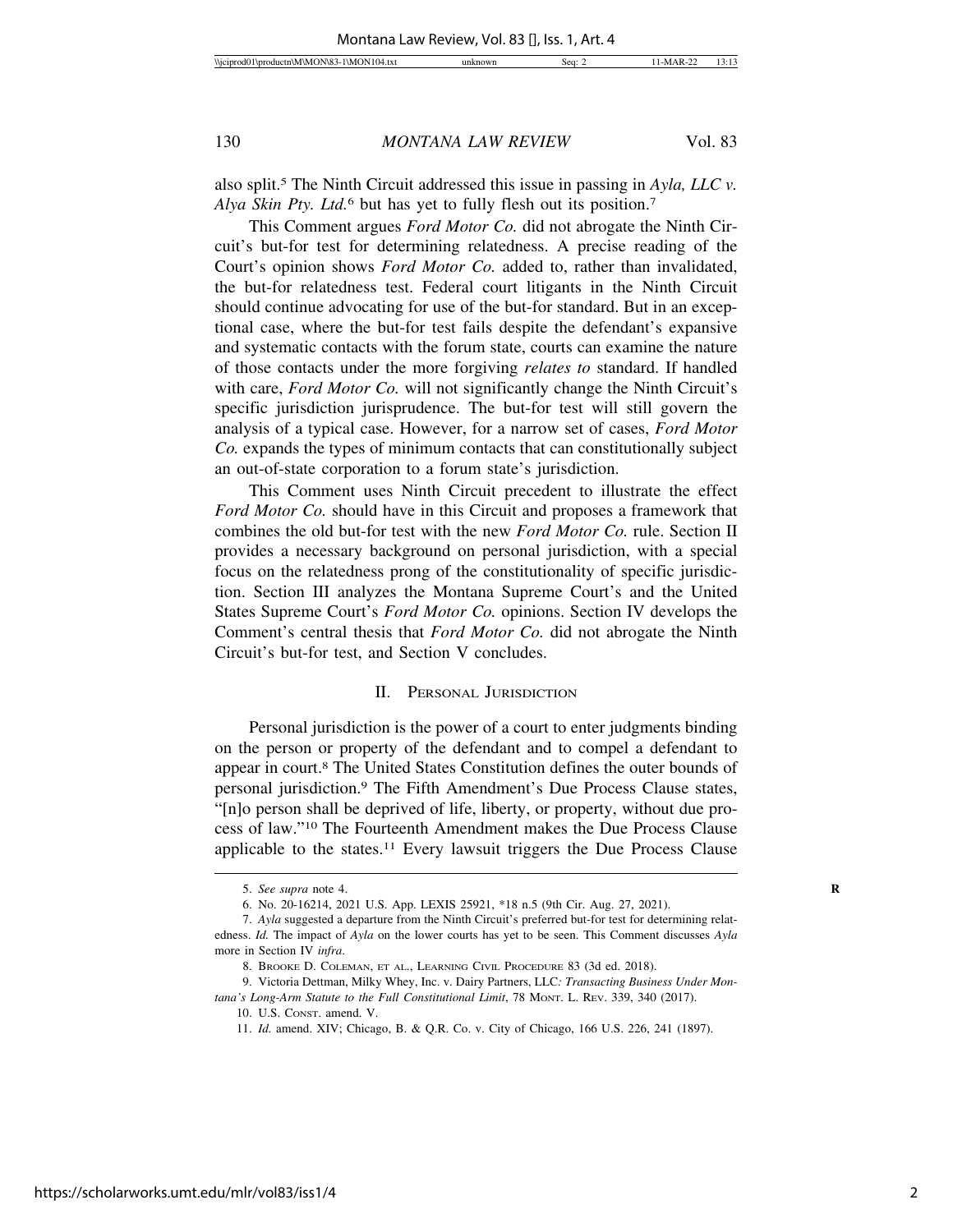because it threatens to deprive defendants of either their liberty or property. "At a minimum, the Due Process Clause requires that a court . . . has proper personal jurisdiction over the defendant, has afforded the defendant appropriate notice of the action, and has given the defendant an opportunity to be heard."12

The analytical structure of personal jurisdiction arises directly from the language of the Due Process Clause.<sup>13</sup> The first question in the analysis asks whether a state or federal court is attempting to assert power over a person or their property.14 If yes, the Clause is triggered.15 This brings the analysis to a second question: whether that assertion of power is compatible with due process.<sup>16</sup> Therefore, a court may assert personal jurisdiction over a defendant only if two things are true: (1) the law of the forum grants the court the power to assert personal jurisdiction over the defendant; and (2) the application of that power complies with due process—i.e., is constitutional.17 This Comment concerns the second prong—the "constitutionality" prong—of personal jurisdiction.

Historically, the Supreme Court relied on sovereignty concepts derived from international law to determine the extent of a court's personal jurisdiction.18 "The states were treated like countries, each with exclusive sovereignty over its own persons or property within its territory."19 Therefore, initially, courts had personal jurisdiction over defendants who consented to the power of the sovereign or whose person or property was physically present in the forum state.20 The Court's 1878 decision, *Pennoyer v. Neff*, 21 solidified these two bases (consent or presence) for personal jurisdiction.<sup>22</sup> Eventually, "[a]s commerce, transportation, and communication advanced . . . courts expanded the bases of power beyond consent and presence."23

- 20. *Id.*; Dettman, *supra* note 9, at 340; *see also* Pennoyer v. Neff, 95 U.S. 714, 722, 733–34 (1878). **R**
- 21. 95 U.S. 714, 722, 733–34 (1878).

23. COLEMAN, *supra* note 8, at 84; *see also* Arthur T. von Mehren & Donald T. Trautman, *Jurisdic-* **R** *tion to Adjudicate: A Suggested Analysis*, 79 HARV. L. REV. 1121, 1146–47 (1966) ("The highly significant development in recent years of this form of specific jurisdiction reflects the growing mobility and complexity of modern life . . . .").

<sup>12.</sup> COLEMAN, *supra* note 8, at 85. **R**

<sup>13.</sup> *Id.*

<sup>14.</sup> *Id.*

<sup>15.</sup> *Id.*

<sup>16.</sup> *Id.*

<sup>17.</sup> *Id.*

<sup>18.</sup> *Id.* at 83.

<sup>19.</sup> *Id.* at 84.

<sup>22.</sup> Dettman, *supra* note 9, at 340. **R**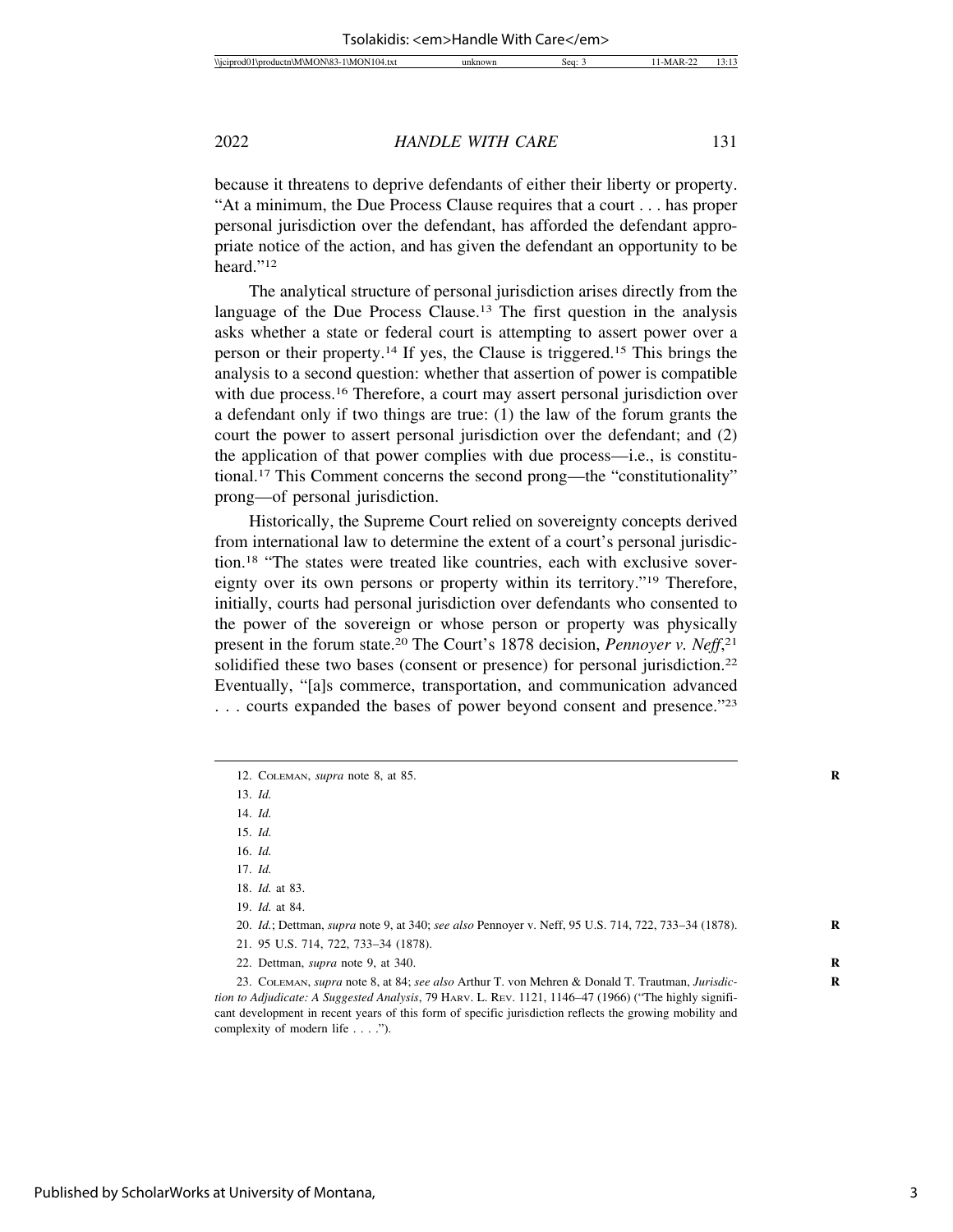Indeed, the emergence of *International Shoe Co. v. Washington*, 24 may be attributed, in part, to these advancements.25

#### *A.* International Shoe *and the Birth of Specific Jurisdiction*

*International Shoe* "established the framework for the current analysis of the constitutionality of the assertion of personal jurisdiction."26 There, a Delaware corporation headquartered in Missouri was sued in Washington, where it was neither physically present nor had it consented to jurisdiction.27 Under the traditional standards established by *Pennoyer*, the defendant would not be subject to personal jurisdiction.28 Nonetheless, the Court upheld the Washington court's exercise of jurisdiction over the defendant.29

The Court in *International Shoe* applied the following rule: [D]ue process requires only that in order to subject a defendant to a judgment *in personam*, if he be not present within the territory of the forum, he have certain minimum contacts with it such that the maintenance of the suit does not offend "traditional notions of fair play and substantial justice."30

Applying this standard, the Court found the defendant was subject to personal jurisdiction in Washington.<sup>31</sup> The out-of-state corporation had "systematic and continuous" activities within Washington (e.g., employing salespeople in Washington and doing a "large volume of interstate business"),32 and the lawsuit "arose out of those very activities."33 Therefore, the court's assertion of personal jurisdiction over the defendant corporation would be "reasonable and just according to our traditional conception of fair play and substantial justice."34

The *International Shoe* Court made an important and lasting distinction between general and specific jurisdiction.35 General jurisdiction exists

35. *Id.* at 316–18. *See also* Helicopteros Nacionales de Colombia, S.A. v. Hall, 466 U.S. 408, 414 (1984). For subsequent circuit court opinions referring to the *International Shoe* distinction as "general" and "specific," *see* Data Disc, Inc. v. Systems Tech. Assocs., Inc., 557 F.2d 1280, 1286–87 (9th Cir. 1977); Donahue v. Far Eastern Air Transport Corp., 652 F.2d 1032, 1036–37 (D.C. Cir. 1981); Glater v. Eli Lilly & Co., 744 F.2d 213, 215–16 (1st Cir. 1984); Van Buskirk v. Carey Canadian Mines, Ltd., 760 F.2d 481, 490 (3d Cir. 1985); Giotis v. Apollo of the Ozarks, Inc., 800 F.2d 660, 666 (7th Cir. 1986).

<sup>24. 326</sup> U.S. 310 (1945).

<sup>25.</sup> Ford Motor Co. v. Mont. Eighth Judicial Dist. Ct., 141 S. Ct. 1017, 1036 (2021) (Gorsuch, J., concurring). For a more complete history lesson on the development of personal jurisdiction jurisprudence, *see* Dettman, *supra* note 9, at 340–45.

<sup>26.</sup> COLEMAN, *supra* note 8, at 96. **R**

<sup>27.</sup> *International Shoe*, 326 U.S. at 311–12.

<sup>28.</sup> *Id.*

<sup>29.</sup> *Id.* at 322.

<sup>30.</sup> *Id.* at 316 (citing Milliken v. Meyer, 311 U.S. 457 (1940)).

<sup>31.</sup> *Id.* at 321.

<sup>32.</sup> *Id.* at 313, 320.

<sup>33.</sup> *Id.* at 320.

<sup>34.</sup> *Id.*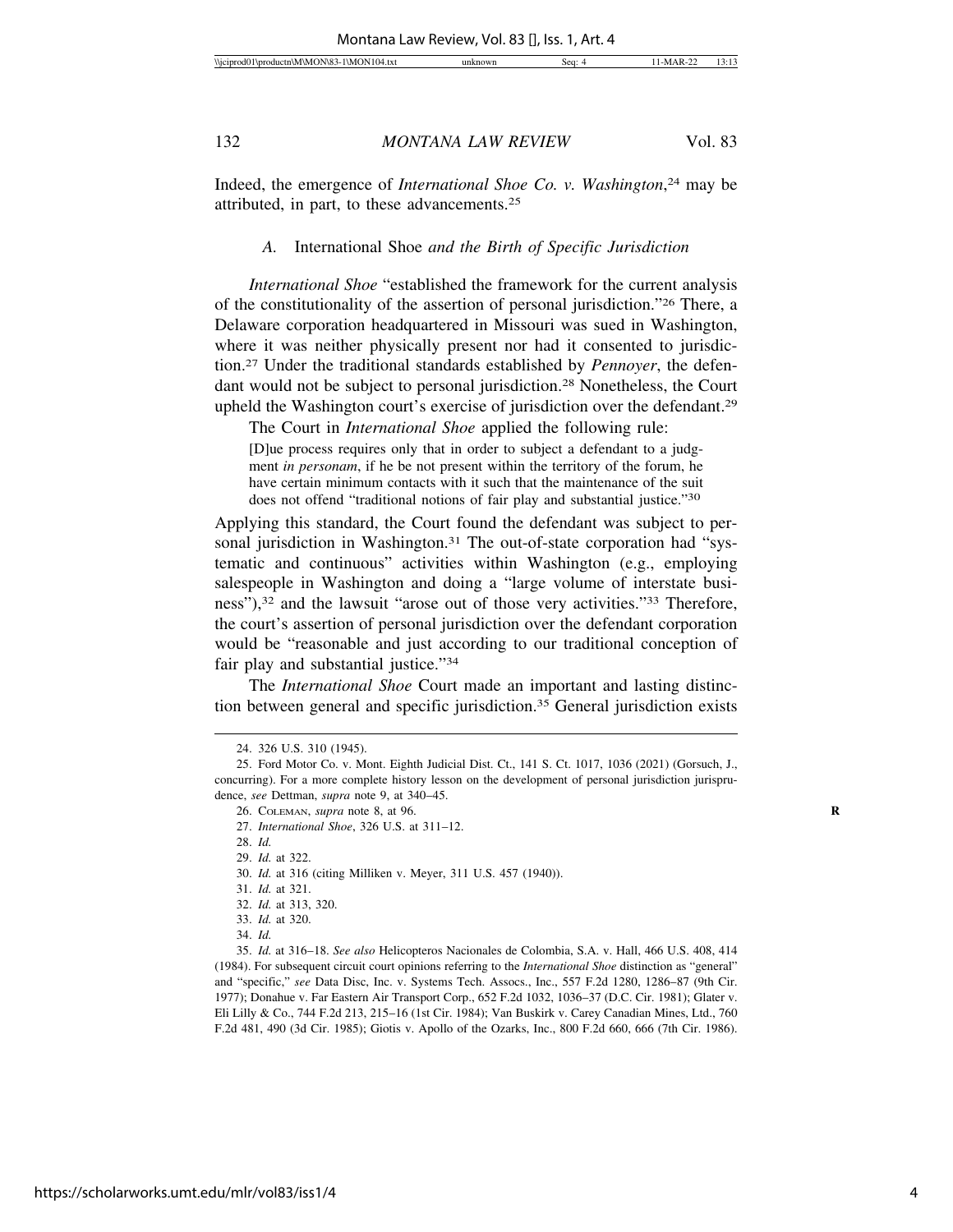when a corporation's activities with a state are so "continuous" and "substantial" that jurisdiction may be appropriate even if the suit does not relate to those activities.36 Recent cases hold that, absent some exceptional circumstance, corporations are subject to general jurisdiction only where they are incorporated or headquartered.37

The paradigm case of specific jurisdiction, according to *International Shoe*, is where an out-of-state defendant has continuous and systematic activities within a state and those activities give rise to a lawsuit in that state.38 Conversely, such a corporation will not be subject to personal jurisdiction when its activities within the state are isolated and unrelated to the suit.39 More difficult determinations of specific jurisdiction arise in cases where the defendant has isolated contacts related to the suit or substantial but unrelated contacts.40 However, the Court did not foreclose the possibility of jurisdiction in these "difficult" cases.41 Rather, it admitted the minimum contacts test is not "mechanical" or "quantitative," but dependent on "the quality and nature" of the out-of-state corporation's activities within the state.42

Since *International Shoe*, the constitutionality of specific jurisdiction demands three elements: (1) minimum contacts that show the defendant purposefully availed itself of the benefits and protections of the state's laws; (2) an affiliation between the defendant's activities within the forum state and the plaintiff's claim; and (3) fairness or reasonableness.43 This test "derive[s] from and reflect[s] two sets of values—treating defendants fairly and protecting interstate federalism."44 The central concern of *Ford Motor Co.* is the second, *arises out of or relates to* prong—often referred to as "relatedness."45 The following Subsection discusses this prong in more detail.

39. *Id.* at 313, 320.

40. Carol Rice Andrews, *The Personal Jurisdiction Problem Overlooked in the National Debate about "Class Action Fairness*,*"* 58 SMU L. REV. 1313, 1338–39 (2005).

41. *International Shoe*, 326 U.S. at 320.

42. *Id.* at 319.

43. Burger King v. Rudzewicz, 471 U.S. 462, 472–73 (1985) (noting specific jurisdiction requires the defendant to "purposefully direct[ ]" activities at residents of the forum and for those activities to give rise, or relate, to the litigation); *Id.* at 476–77 (requiring also that the exercise of specific jurisdiction is "reasonable" or "fair," based on a five-factor test from World-Wide Volkswagen Corp. v. Woodson, 444 U.S. 286, 291 (1980)). For a more in-depth analysis of this post-*International Shoe* development, *see* Matthew P. Demartini, *Stepping Back to Move Forward: Expanding Personal Jurisdiction by Reviving Old Practices*, 67 EMORY L.J. 809, 814–22 (2018); Dettman, *supra* note 9, at 342–44. **R**

44. Ford Motor Co. v. Mont. Eighth Judicial Dist. Ct., 141 S. Ct. 1017, 1025 (2021) (citing *World-Wide Volkswagen*, 444 U.S. at 293 (internal quotation marks omitted)).

<sup>36.</sup> *International Shoe*, 326 U.S. at 318; *Helicopteros*, 466 U.S. at 414 n.9.

<sup>37.</sup> Bristol-Myers Squibb Co. v. Superior Ct. of Cal., S.F. Cty., 137 S. Ct. 1773, 1780 (2017); BNSF Ry. Co. v. Tyrell, 137 S. Ct. 1549, 1558 (2017); Daimler AG v. Bauman, 571 U.S. 117, 118 (2014).

<sup>38.</sup> *International Shoe*, 326 U.S. at 317.

<sup>45.</sup> Andrews, *supra* note 40, at 1334. **R**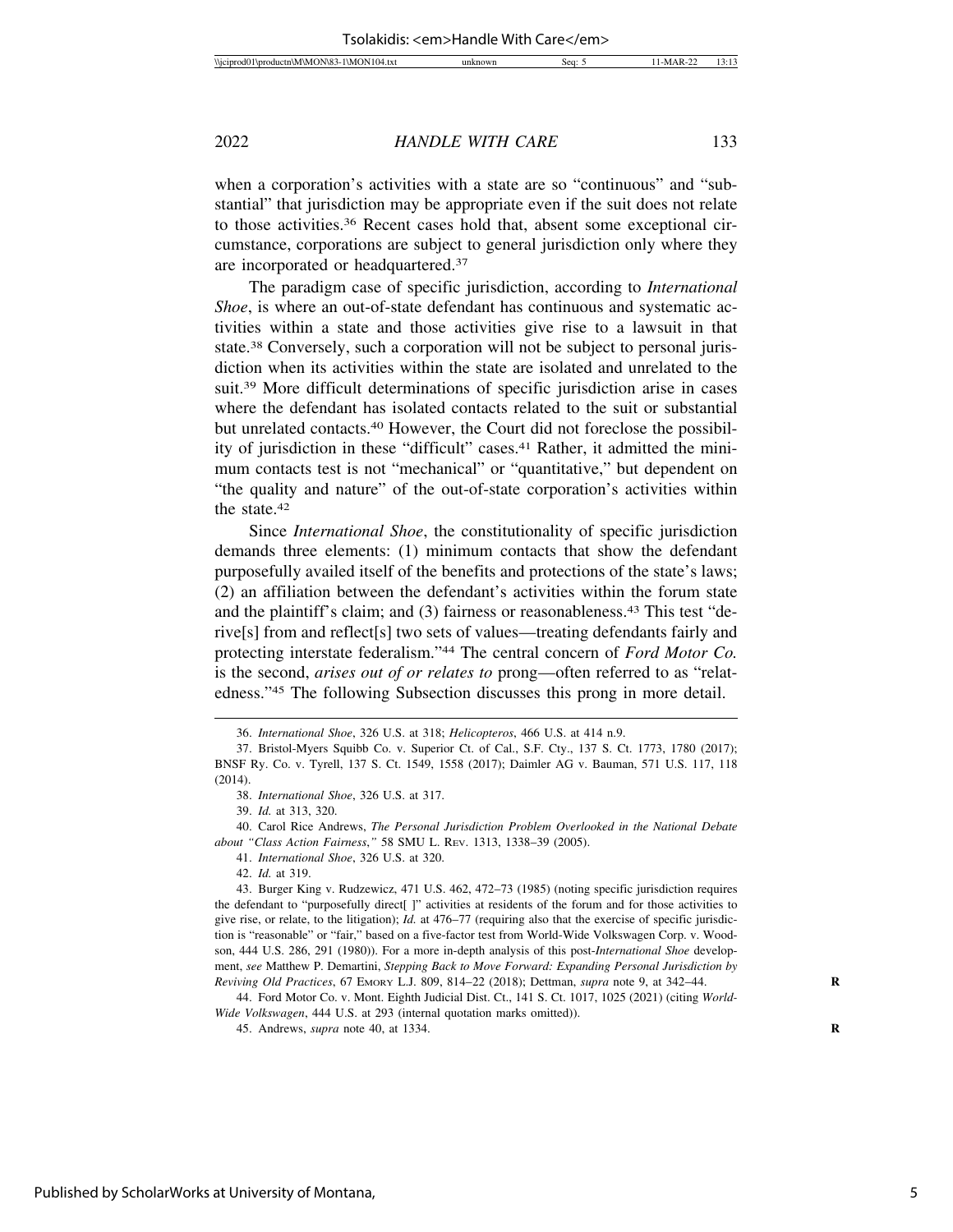#### *B. The Relatedness Prong*

As illustrated by *International Shoe*, the essential feature of specific jurisdiction is that the activities of the out-of-state defendant "give rise to the liabilities sued on[.]"46 In the aftermath of this decision, the Court "repeatedly recognized a distinction between . . . claims that arise out of a defendant's activities in the forum state and . . . claims that do not concern the defendant's forum activities."47 The remainder of this Subsection examines the evolution of the relatedness prong.

#### *1. Early Development*

Immediately following *International Shoe*, the Court habitually questioned whether an out-of-state corporation's contacts with the forum state are related to the cause of action for purposes of specific jurisdiction.48 In the 1952 case, *Perkins v. Benguet Consolidated Mining Co.*, 49 the Court declined to apply specific jurisdiction, opting instead for a general jurisdiction analysis, because the out-of-state defendant's activities in the forum state were unrelated to the plaintiff's suit.<sup>50</sup>

Five years after *Perkins*, the Court decided *McGee v. International Life Insurance Co.*51 There, the plaintiff, a California resident, purchased life insurance from Empire Mutual, an Arizona corporation, in 1944.52 In 1948, International Life Insurance, a Texas company, assumed Empire Mutual's insurance obligations, including the plaintiff's life insurance policy.53 The plaintiff died in 1950, and International Life Insurance refused to pay his beneficiary.<sup>54</sup> The beneficiary sued and obtained a judgment against International Life Insurance in California.55 Although International Life Insurance had no offices or agents in California and never "solicited or [transacted] any insurance business in California apart from [the plaintiff's] pol-

<sup>46.</sup> International Shoe Co. v. Washington, 326 U.S. 310, 317 (1945).

<sup>47.</sup> Andrews, *supra* note 40, at 1333. **R**

<sup>48.</sup> *See* Travelers Health Ass'n v. Commonwealth of Va. ex rel. State Corp. Comm'n, 339 U.S. 643, 648 (1950) (upholding jurisdiction where out-of-state corporation "systematically and widely" conducted business in forum state and "caused claims for losses" there); Perkins v. Benguet Consol. Min. Co., 342 U.S. 437, 446 (1952) (declining to extend specific jurisdiction to case where "cause of action [did] not aris[e] out of the corporation's activities in the [forum state]"); Helicopteros Nacionales De Colombia v. Hall, 466 U.S. 408, 415–16 (1984) (applying general jurisdiction where claims did not arise out of defendant's activities in the forum state).

<sup>49. 342</sup> U.S. 437 (1952).

<sup>50.</sup> *Id.* at 446.

<sup>51. 355</sup> U.S. 220 (1957).

<sup>52.</sup> *Id.* at 221.

<sup>53.</sup> *Id.* at 221–22.

<sup>54.</sup> *Id.*

<sup>55.</sup> *Id.*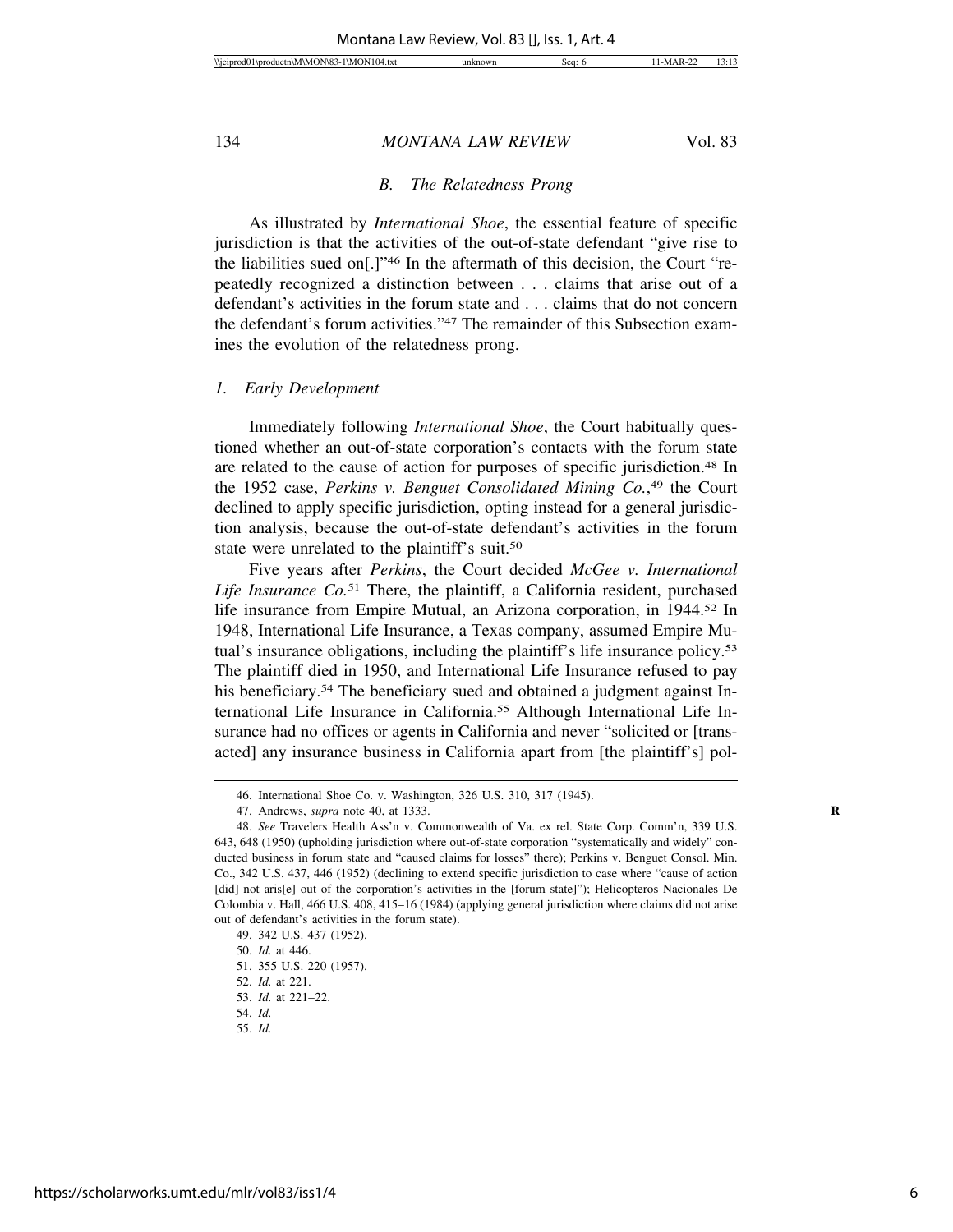icy,"56 the Court held California's exercise of jurisdiction was valid.57 The Court reasoned, "It is sufficient for purposes of Due Process that the suit was based on a contract which had *substantial connection* with [the forum state]."58

Another important moment in early relatedness jurisprudence came in 1977 when *Shaffer v. Heitner*59 overruled *Pennoyer* by invalidating in rem jurisdiction in cases where the property that "serves as the basis for statecourt jurisdiction is completely unrelated to the plaintiff's cause of action."60 The *Shaffer* Court emphasized the central concern of personal jurisdiction: "[T]he relationship among the defendant, the forum, and the litigation."<sup>61</sup>

#### *2. The Effect of* World-Wide Volkswagen

The development of relatedness jurisprudence continued with the 1980 case, *World-Wide Volkswagen Corp. v. Woodson*. 62 The dispute in *World-Wide Volkswagen* arose from a car accident in Oklahoma.<sup>63</sup> The plaintiffs' allegedly defective car was manufactured by Audi in Germany,<sup>64</sup> imported by Volkswagen of America, distributed by World-Wide Volkswagen, and sold to the plaintiffs by petitioner Seaway in New York.65 The Court held Oklahoma, where the plaintiffs filed suit, could not exercise personal jurisdiction over Seaway and World-Wide Volkswagen because the plaintiff could not establish the first prong—minimum contacts—of specific jurisdiction.<sup>66</sup>

Although the *World-Wide Volkswagen* opinion never explicitly addressed the relatedness prong, Justice White's majority opinion created some influential dicta cited by later cases in this context.67 The Court con-

64. Brief for Petitioners at \*3, *World-Wide Volkswagen Corp. v. Woodson*, 444 U.S. 286 (1980) (No. 78-1078).

<sup>56.</sup> *Id.* at 222.

<sup>57.</sup> *Id.* at 223.

<sup>58.</sup> *Id.* (emphasis added).

<sup>59. 433</sup> U.S. 186 (1977).

<sup>60.</sup> *Id.* at 208–09.

<sup>61.</sup> *Id.* at 204.

<sup>62. 444</sup> U.S. 286 (1980).

<sup>63.</sup> *Id.* at 288.

<sup>65.</sup> *World-Wide Volkswagen*, 444 U.S. at 288.

<sup>66.</sup> *Id.* at 295, 298–99.

<sup>67.</sup> *See id.* at 297. *See also* Ford Motor Co. v. Mont. Eighth Judicial Dist. Ct., 141 S. Ct. 1017, 1027 (2021) ("Or said another way, if Audi and Volkswagen's business deliberately extended into Oklahoma . . . then Oklahoma's courts could hold the companies accountable for a car's [malfunctioning] there—even though the vehicle had been designed and made overseas and sold in New York"); Burger King Corp. v. Rudzewicz, 471 U.S. 462, 472–73 (1985) ("[T]he forum state does not exceed its powers under the Due Process Clause if it asserts personal jurisdiction over a corporation that delivers its products into the stream of commerce with the expectation that they will be purchased by consumers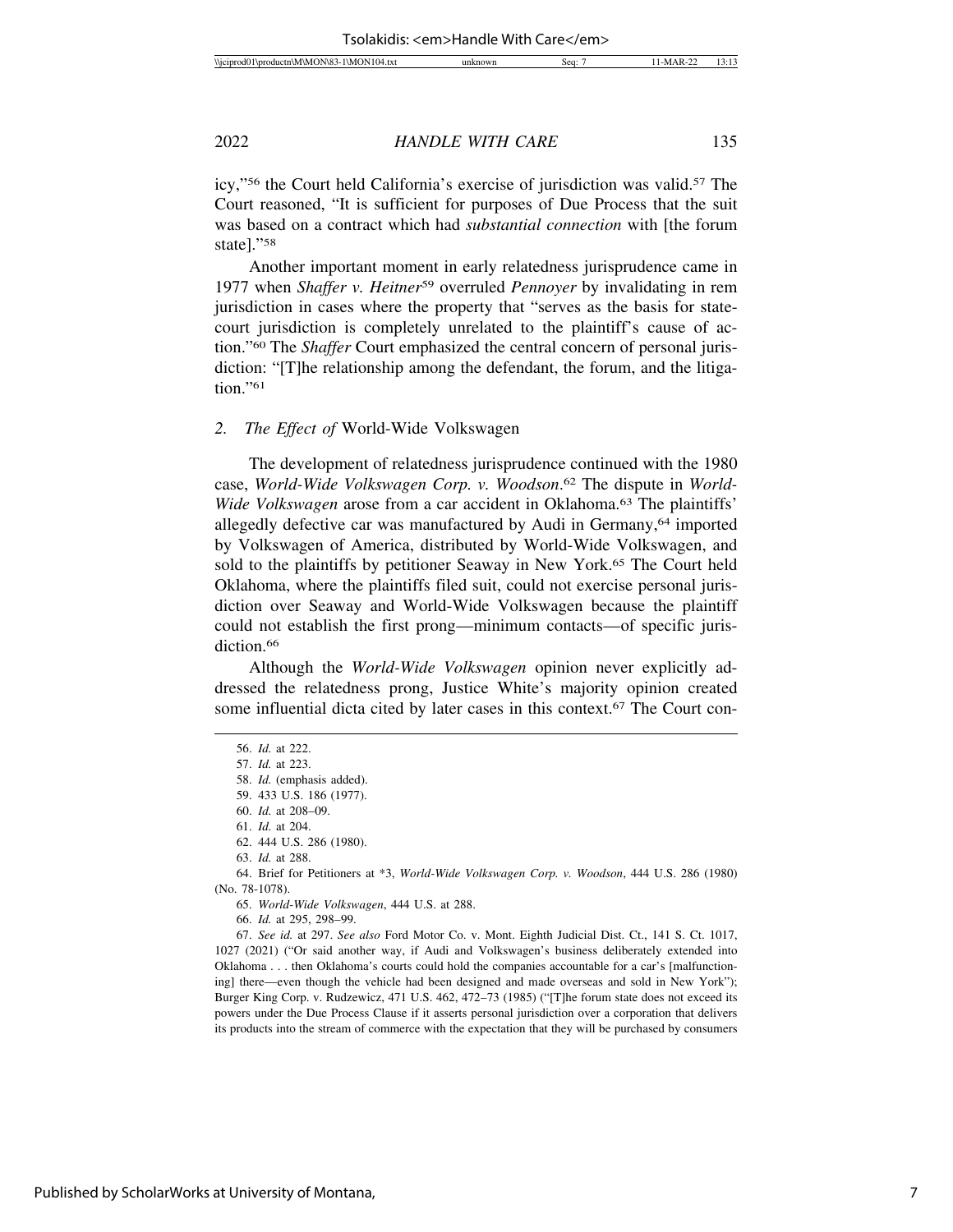ceded that when the sale of a product to a consumer arises from the manufacturer's or distributor's efforts to "serve directly or indirectly[ ] the market for its product in other states, it is not unreasonable to subject it to suit in one of those states" if its product injures a consumer there.68 The Court specifically noted that, as the manufacturer, Audi would be subject to specific jurisdiction in Oklahoma<sup>69</sup> if it served a market for its products there, even though the plaintiffs purchased the car from a retailer in New York with no ties to Oklahoma.70

This dictum suggests an out-of-state defendant could be subject to specific jurisdiction in any state where it "serve[s] directly or indirectly, the market for" a product that injures a consumer, even if the defendant did not directly sell that particular product to that particular consumer in the particular forum state.71 When interpreted as the *Ford Motor Co.* decision interprets it, this excerpt from *World-Wide Volkswagen* expands the number of possible defendants whose minimum contacts could be deemed *related* to the dispute.72

#### *3. The Disjunctive,* Arises out of or Relates to, *Formulation*

The year 1984 marked a formulaic shift in the Court's articulation of the relatedness prong. In *Helicopteros Nacionales de Colombia, S.A. v.* Hall,<sup>73</sup> the Court, for the first time, expressed the relatedness prong as "relate[s] to or arises out of."74 Despite its effect on specific jurisdiction, *Helicopteros* was a general jurisdiction case.<sup>75</sup> The parties agreed that there was no affiliation between the defendant's forum-related activities and the claims.76 However, the Court distinguished between specific and general jurisdiction, stating, "When a controversy is related to or 'arises out of' a defendant's contacts with the forum, the Court has said that a 'relationship

in the forum state and those products subsequently injure forum consumers."); Keeton v. Hustler Magazine, Inc., 465 U.S. 770, 781 (1984) ("Where, as in this case, respondent Hustler Magazine, Inc., has continuously and deliberately exploited the New Hampshire market, it must reasonably anticipate being haled into court there in a libel action based on the contents of its magazine.").

<sup>68.</sup> *World-Wide Volkswagen*, 444 U.S. at 297.

<sup>69.</sup> The Court did not have a chance to formally rule on the constitutionality of Oklahoma's assertion of personal jurisdiction over Audi, the manufacturer, because only two defendants' claims were before the Court. Audi's regional distributor and retail dealer petitioned the Court after their writ of prohibition was denied in the Supreme Court of Oklahoma. Audi's contacts with Oklahoma were therefore not at issue before the Court. *Id.* at 288–89.

<sup>70.</sup> *Id.* at 297–98.

<sup>71.</sup> *See id.* at 297.

<sup>72.</sup> *See Ford Motor Co.*, 141 S. Ct. at 1027–28.

<sup>73. 466</sup> U.S. 408 (1984).

<sup>74.</sup> *Id.* at 414.

<sup>75.</sup> *Id.* at 415–16.

<sup>76.</sup> *Id.*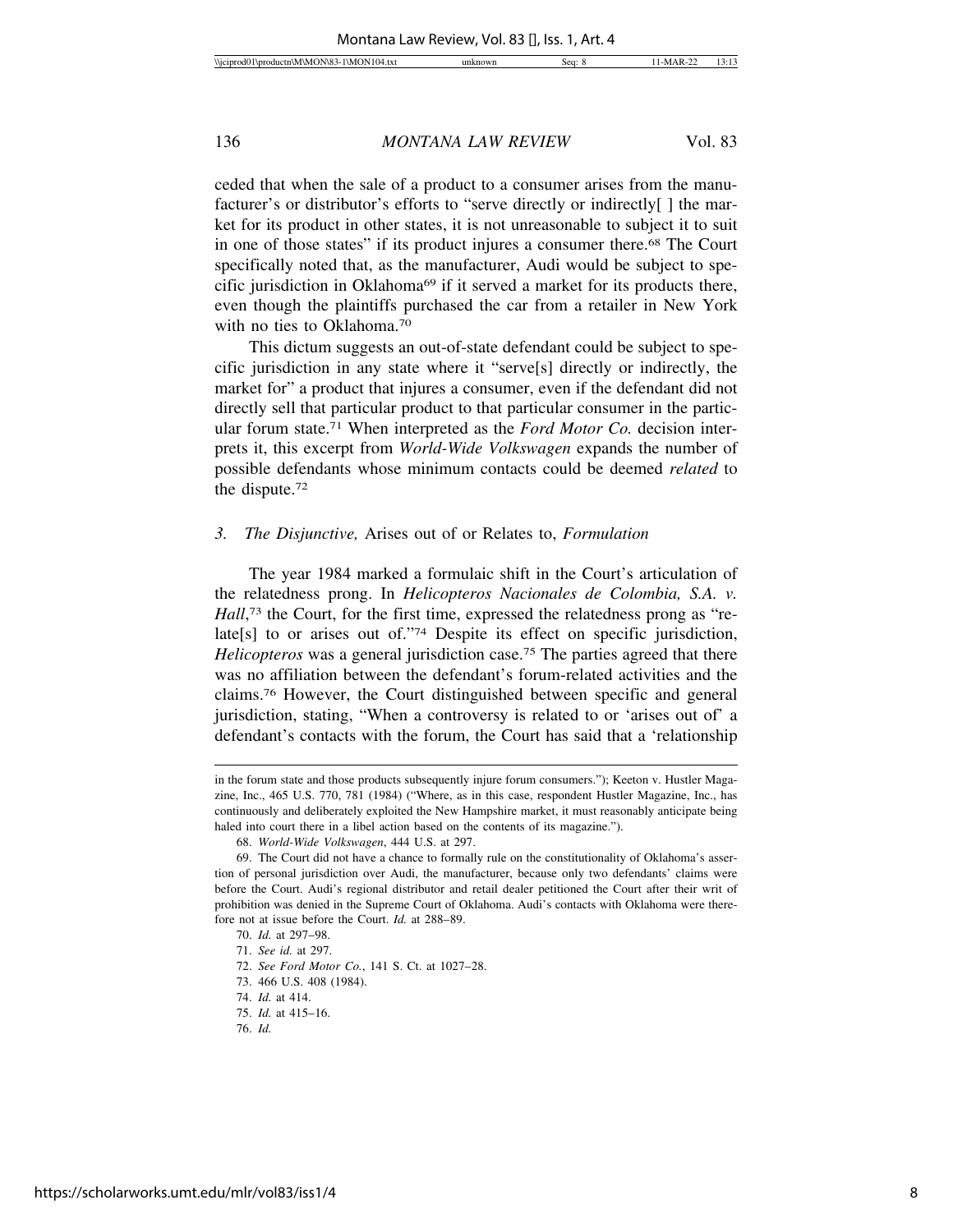among the defendant, the forum, and the litigation' is the essential foundation of in personam jurisdiction."77

The precise source of this rule statement in *Helicopteros* is a bit of an enigma. The Court cites *Shaffer* for the final clause<sup>78</sup> of the sentence, but it offers no direct support for the *related to or arises out of* language.79 In a footnote following the *Shaffer* citation, the Court states, "It has been said that when a state exercises personal jurisdiction over a defendant in a suit arising out of or related to the defendant's contacts with the forum, the state is exercising specific jurisdiction over the defendant."80 At the end of this footnote, the Court cites to Arthur T. von Mehren's and Donald T. Trautman's law review article, *Jurisdiction to Adjudicate: A Suggested Analysis*, which contains similar language.<sup>81</sup>

Although von Mehren and Trautman offer no direct support for the rule statement, they support it indirectly through their discussion of *McGee*, which framed the rule in terms of a "substantial connection,"82 and *Henry L. Doherty & Co v. Goodman*, 83 a pre-*International Shoe* case. The authors observed *Doherty* was a basis for *International Shoe*'s "new analytical approach [permitting] the assumption of jurisdiction over any matter that bears a reasonable and substantial connection to the forum."84 It is also possible this language stems from the *International Shoe* decision itself although the specific page was not cited by *Helicopteros* or von Mehren which uses the phrase, "arise out of *or are connected with* the activities within the state."85 Therefore, the disjunctive, *related to or arises out of*, formulation ostensibly resulted from a combination of *Doherty*, *International Shoe*, *McGee*, and *Shaffer*.

The Court continued the disjunctive formulation of the rule in the 1985 case *Burger King Corp. v. Rudzewicz*, 86 citing directly to *Helicopteros*. 87 It deviated from this language slightly in its 1990 case, *Burnham v. Superior*

<sup>77.</sup> *Id.* at 414 (citing Shaffer v. Heitner, 433 U.S. 186, 204 (1977)).

<sup>78. &</sup>quot;[R]elationship among the defendant, the forum, and the litigation." *Id.* (citing *Shaffer*, 433 U.S. at 204).

<sup>79.</sup> *See generally id.* (citing *Shaffer*, 433 U.S. at 204). Although "arises out of" is in quotes, presumably pulled from *International Shoe*, which is cited in the preceding sentence, "related to" is not in quotes.

<sup>80.</sup> *Id.* at 414 n.8.

<sup>81.</sup> *Id.*; von Mehren & Trautman, *supra* note 23, at 1144–45 ("In the case of specific jurisdiction, **R** the assertion of power to adjudicate is limited to matters arising out of—or intimately related to—the affiliating circumstances on which the jurisdictional claim is based.").

<sup>82.</sup> von Mehren & Trautman, *supra* note 23, at 1149.

<sup>83. 249</sup> U.S. 623 (1935); *see* von Mehren & Trautman, *supra* note 23, at 1147, 1149–50. **R**

<sup>84.</sup> von Mehren & Trautman, *supra* note 23, at 1147. **R**

<sup>85.</sup> International Shoe v. Washington, 326 U.S. 310, 319 (1945) (emphasis added).

<sup>86. 471</sup> U.S. 462 (1985).

<sup>87.</sup> *Id.* at 472–73.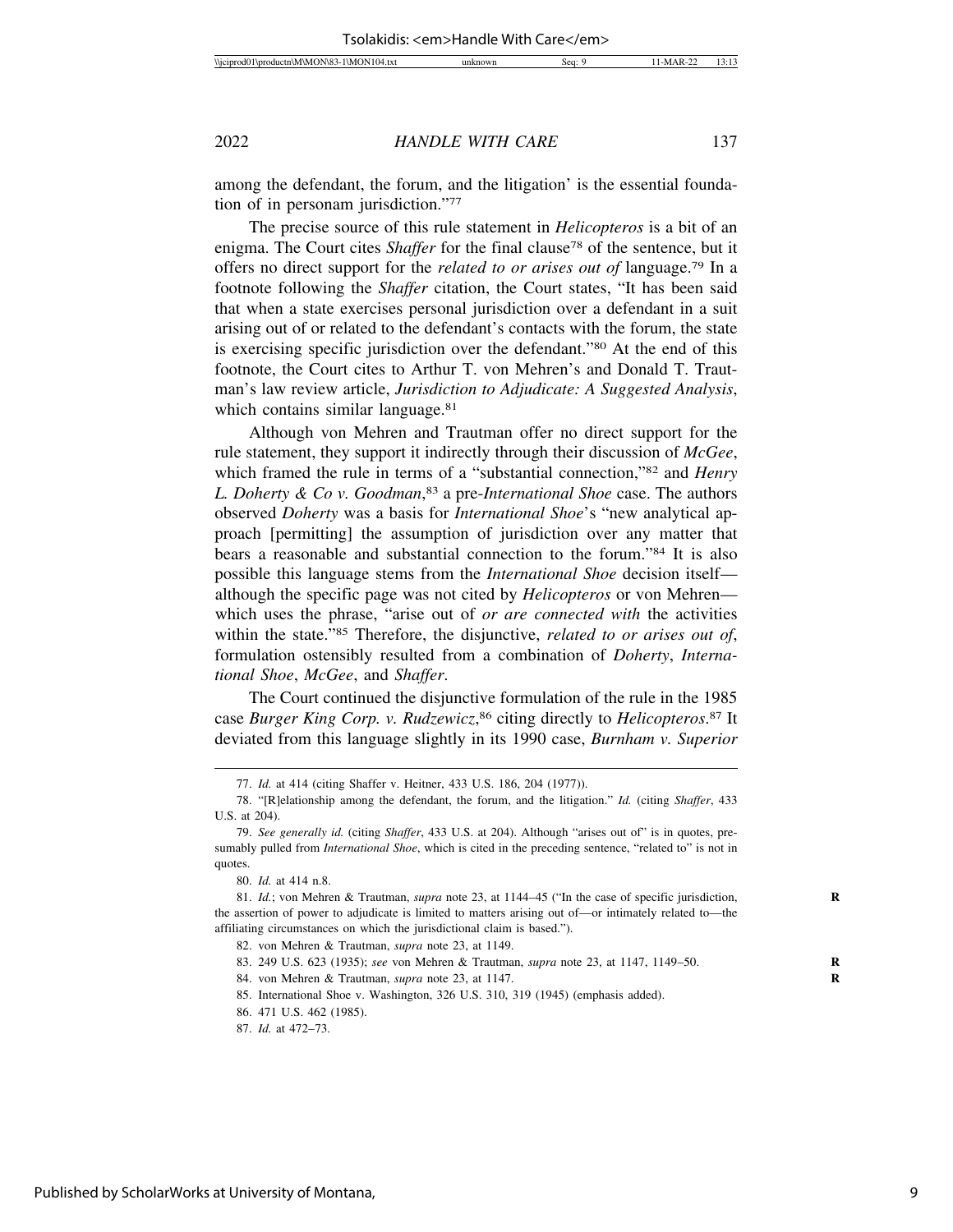*Court of California*, 88 where, citing again to *Helicopteros*, it seemingly dropped the *related to* disjunct but kept the *arising out of* phrase.89 The Court returned to the disjunctive iteration in its two 2011 personal jurisdiction cases, *J. McIntyre Machinery, Ltd. v. Nicastro*90 and *Goodyear Dunlop Tires Operations, S.A. v. Brown*. 91 In 2014, the Court decided *Walden v.* Fiore,<sup>92</sup> a specific jurisdiction case,<sup>93</sup> and *Daimler AG v. Bauman*,<sup>94</sup> a general jurisdiction case.95 In *Walden*, the Court only referenced the *arises out of* language, citing to *Burger King Corp.*, which in turn was citing to *Helicopteros*. 96 But the Court framed the rule disjunctively again in *Daimler*. 97 In 2017, the Court decided *Bristol-Myers Squibb Co. v. Superior Court of California*, 98 where it again cited *Helicopteros* for the proposition that specific jurisdiction can only be exercised if the suit "arise[s] out of or relate[s] to" the defendant's forum-related contacts.99 Of these seven cases, *Walden* and *Bristol-Myers Squibb* had the most profound effect on the relatedness prong. They are discussed in more detail below.

*Walden* exemplifies the level of proximity needed between the defendant's suit-related conduct and the forum state in order for the exercise of specific jurisdiction to be constitutional.100 In *Walden*, Nevada plaintiffs sued a Georgia police officer for an allegedly unlawful search and seizure in a Georgia airport and for later falsifying a probable cause affidavit and conspiring with a United States Attorney in Georgia.101 The officer had no contacts with Nevada, directed no activities toward Nevada, but knew the plaintiffs would suffer the effects of his actions in Nevada.102 The Court held the officer did not have sufficient minimum contacts with Nevada to be subjected to Nevada's exercise of personal jurisdiction.103 The mere fact that the officer "directed his conduct at plaintiffs whom he knew had Ne-

96. *Id.* at 284; Burger King Corp. v. Rudzewicz, 471 U.S. 462, 472–73 (1985).

97. 571 U.S. at 118 (citing Helicopteros Nacionales de Colombia, S.A. v. Hall, 466 U.S. 408, 414 n.8 (1984)).

100. 571 U.S. 277, 284 (2014); *see Bristol-Myers Squibb*, 137 S. Ct. at 1781 ("What is needed . . . is a connection between the forum and the specific claims at issue . . . Our decision in *Walden*, *supra*, illustrates this requirement.").

101. 571 U.S. at 277.

<sup>88. 495</sup> U.S. 604 (1990).

<sup>89.</sup> *Id.* at 610, 618.

<sup>90. 564</sup> U.S. 873, 881 (2011).

<sup>91. 564</sup> U.S. 915, 923–24 (2011).

<sup>92. 571</sup> U.S. 277 (2014).

<sup>93.</sup> *Id.* at 283.

<sup>94. 571</sup> U.S. 117 (2014).

<sup>95.</sup> *Id.* at 121.

<sup>98. 137</sup> S. Ct. 1773 (2017).

<sup>99.</sup> *Id.* at 1780.

<sup>102.</sup> *Id.* at 278.

<sup>103.</sup> *Id.* at 288.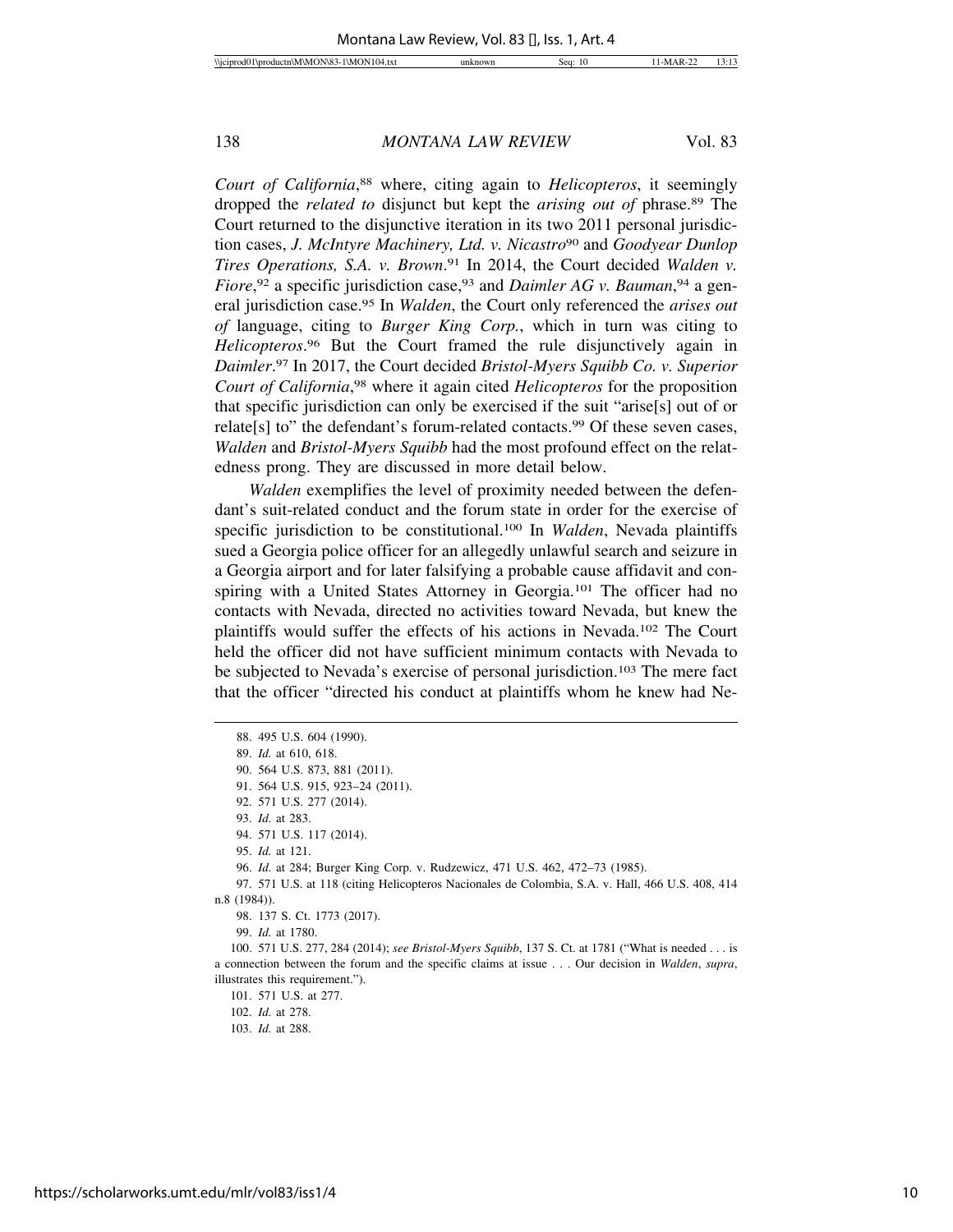vada connections" was insufficient.104 Rather, "it is the defendant, not the plaintiff or third parties, who must create contact within the forum state."105

*Bristol-Myers Squibb* further developed the necessary connection between the defendant, the plaintiff, the claims, and the forum state. It began as a class action filed in California by plaintiffs allegedly injured by the drug Plavix, which is manufactured by Bristol-Myers.106 The class members consisted of 86 California residents and 592 nonresidents.107 "[T]he nonresidents were not prescribed Plavix in California, did not ingest Plavix in California, and were not injured by Plavix in California."108 Bristol-Myers moved to quash service of summons on the nonresidents' claims, contending California lacked personal jurisdiction over those claims.109 The California Supreme Court affirmed the lower courts' finding of specific jurisdiction, and the United States Supreme Court granted certiorari and reversed.110

The nonresident plaintiffs in *Bristol-Myers Squibb* argued California's exercise of specific jurisdiction over their claims was proper; Bristol-Myers "marketed, promoted, and sold Plavix [in California] as part of a nationwide course of conduct," and the nonresidents' claims were related to that conduct.111 They asserted that the Court's disjunctive, *arises out of or relates to*, formulation of the relatedness prong enlarges the scope of forum-related activities that can establish an affiliation between the defendant's conduct, the forum state, and the litigation.112 The nonresident plaintiffs maintained that, although *arises out of* connotes a close causal link between the defendant's activities and the plaintiff's claims, the *relates to* disjunct does not it is a more forgiving standard.113 Therefore, they argued, the relatedness prong was satisfied, even though the nonresident plaintiffs obtained, used, and were allegedly injured by Plavix outside of California.114

The Court rejected the nonresidents' arguments and held they could not establish the relatedness prong of specific jurisdiction.115 Specific jurisdiction requires "an affiliation between the forum and the underlying controversy, principally, an activity or an occurrence that takes place in the

<sup>104.</sup> *Id.* at 289.

<sup>105.</sup> *Id.* at 291.

<sup>106.</sup> Bristol-Myers Squibb Co. v. Sup. Ct. of Cal., 137 S. Ct. 1773, 1777–78 (2017).

<sup>107.</sup> *Id.* at 1778.

<sup>108.</sup> *Id.* at 1781.

<sup>109.</sup> *Id.* at 1778.

<sup>110.</sup> *Id.* at 1778–79, 1784.

<sup>111.</sup> Brief of Respondent at 47–48, 50–51, *Bristol-Myers Squibb Co. v. Sup. Ct. of Cal.*, 137 S. Ct. 1773 (2017) (No. 16-466).

<sup>112.</sup> *Id.* at 17–19.

<sup>113.</sup> *Id.* at 18–19.

<sup>114.</sup> *Id.* at 47–48.

<sup>115.</sup> *Bristol-Myers Squibb*, 137 S. Ct. at 1782.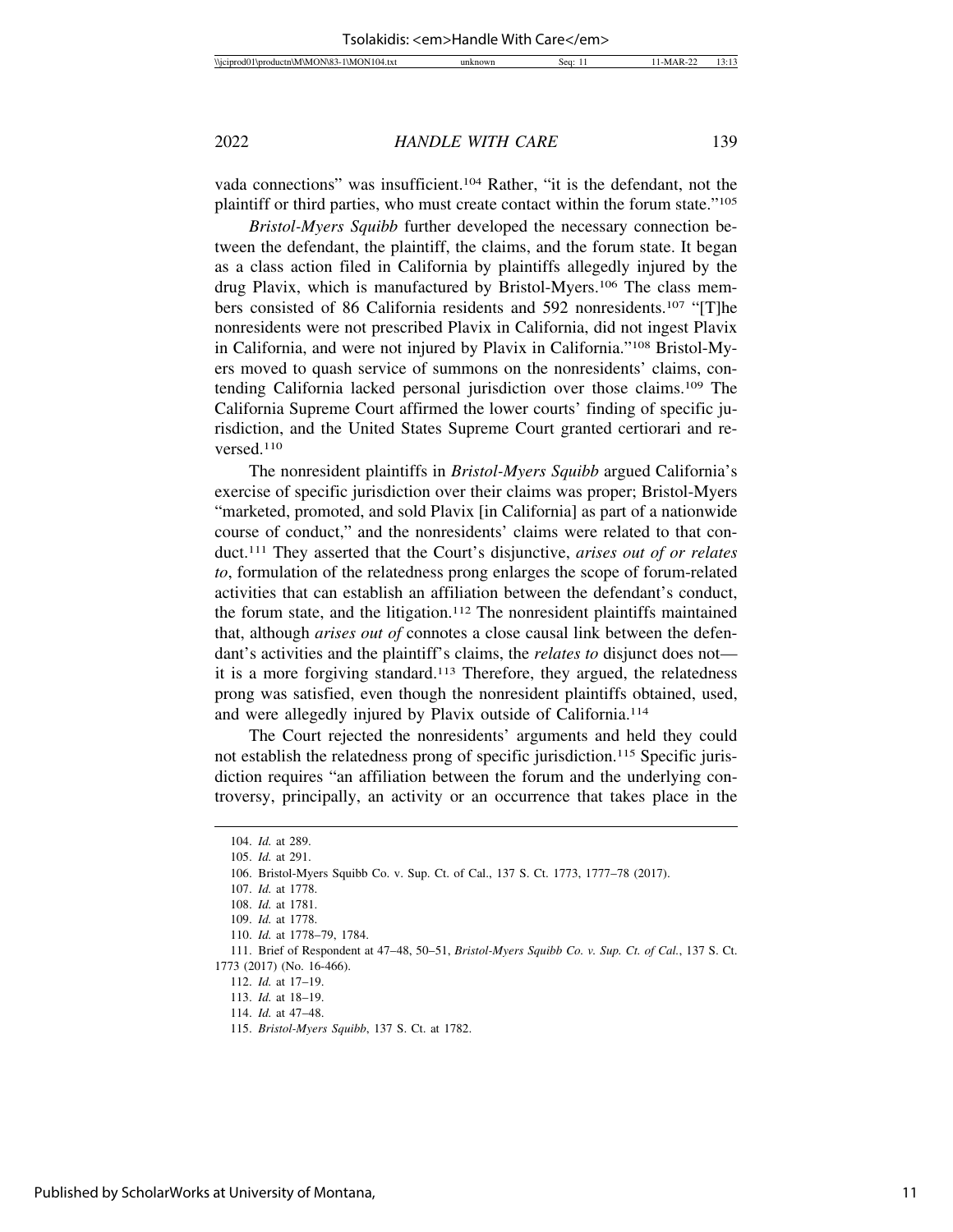forum state."116 There was no such affiliation here, according to the Court, because "[w]hat is needed—and what is missing here—is a connection between the forum and the specific claims at issue."117 Bristol-Myers only reaches the California market through third parties; the nonresident plaintiffs suffered no harm in California; and "all the conduct giving rise to [their] claims occurred elsewhere."<sup>118</sup> Therefore, the Court held, specific jurisdiction could not be established.<sup>119</sup>

With this legal background the United States Supreme Court set out in 2021 to answer whether Ford Motor Company could be subject to specific jurisdiction in Montana for a dispute that arose from a vehicle that was neither manufactured nor sold to the plaintiff in Montana.

#### III. THE FORD MOTOR CO. DECISIONS

The underlying facts of *Ford Motor Co.* are as straightforward as they are tragic. Ford assembled a 1996 Ford Explorer in Kentucky and sold the vehicle for the first time to a dealer in Washington.120 Over ten years later, the owner of the vehicle sold it to another consumer.121 On May 22, 2015, that consumer's daughter, Montana resident Markkaya Jean Gullett, crashed the vehicle in Montana and subsequently died when one of the Explorer's tires suffered a tread and belt separation.<sup>122</sup>

Charles Lucero, Gullett's personal representative, sued Ford in the Montana Eighth Judicial District Court alleging strict product liability, strict liability, and negligence.<sup>123</sup> Ford moved to dismiss for lack of personal jurisdiction; the district court denied its motion.124 Ford subsequently petitioned the Montana Supreme Court for a writ of supervisory control.125 The Montana Supreme Court accepted supervisory control and affirmed the district court's denial of Ford's motion.126 Ford then petitioned the United States Supreme Court, which accepted certiorari on January 17, 2020.<sup>127</sup>

122. *Ford Motor Co.*, 443 P.3d at 411; Dillon Kato, *Superior Woman Dies in Crash Near Alberton*, MISSOULIAN (May 23, 2015), https://perma.cc/VPA6-PNVF.

<sup>116.</sup> *Id.* at 1781 (citing Goodyear Dunlop Tires Opers. v. Brown, 564 U.S. 915, 919 (2011)).

<sup>117.</sup> *Id.*

<sup>118.</sup> *Id.* at 1781–82.

<sup>119.</sup> *Id.* at 1782.

<sup>120.</sup> Ford Motor Co. v. Mont. Eighth Judicial Dist. Ct., 443 P.3d 407, 411 (Mont. 2019).

<sup>121.</sup> *Id.*; Lauren Amongero & Kevin Ness, PREVIEW; Ford Motor Company v. Montana Eighth Judicial District Court: *Can Corporations "Have it Their Way" Under* Burger King Corp. v. Rudzewicz *and Specific Jurisdiction Jurisprudence?*, 81 MONT. L. REV. ONLINE 52 (2020), https://perma.cc/ 7MMU-N8BB.

<sup>123.</sup> *Ford Motor Co.*, 443 P.3d at 411.

<sup>124.</sup> *Id.*

<sup>125.</sup> *Id.*

<sup>126.</sup> *Id.* at 418.

<sup>127.</sup> Ford Motor Co. v. Mont. Eighth Judicial Dist. Ct., 140 S. Ct. 917 (Jan. 17, 2020).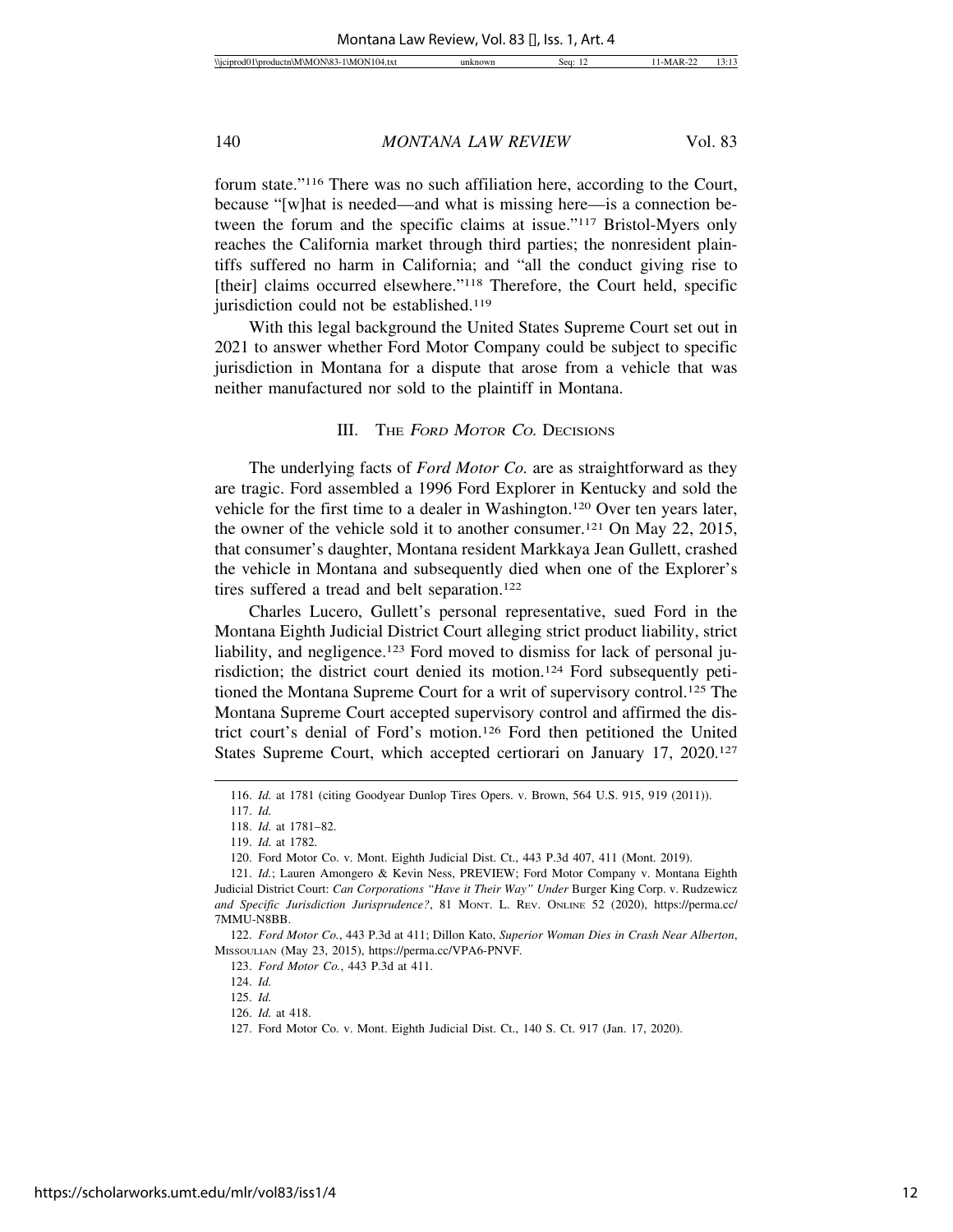The Court combined *Ford Motor Co.* with *Ford Motor Co. v. Bandemer*, 128 on petition for a writ of certiorari from the Minnesota Supreme Court.129 The United States Supreme Court affirmed the dismissal of Ford's motion and held Montana could exercise personal jurisdiction over Ford.130

#### *A. Montana Supreme Court Decision*

In a unanimous decision, the Montana Supreme Court held Ford was subject to personal jurisdiction in Montana.<sup>131</sup> The Court applied the twopart framework of personal jurisdiction, finding first that the Montana longarm statute was satisfied under the tort accrual provision, and second, the exercise of specific jurisdiction was constitutional under a stream of commerce theory.132 However, the most notable part of the opinion is the discussion of the relatedness prong of the constitutionality of specific jurisdiction.

The Court found the relatedness prong was satisfied because Lucero's claims against Ford *related to* Ford's activities in Montana, even though they did not directly *arise out of* those activities.133 The Court distinguished *Bristol-Myers Squibb*, where the out-of-state plaintiffs were not prescribed, did not use, did not ingest, and were not injured by Plavix in California the forum state.134 Here, conversely, "Gullett was injured while driving the Explorer in Montana."135 Similarly, the Court distinguished *Walden*. 136 In *Walden*, "the plaintiffs were the only connection between the defendant and the forum state, [but] here, Gullett is by no means the only connection between Ford and Montana. Rather . . . Ford markets, sells, and services vehicles in Montana, demonstrating a willingness to sell to and serve Montana customers[.]"137 Thus, unlike *Walden* and *Bristol-Myers Squibb*, there was an affiliation between the defendant's minimum contacts, the forum state, and the litigation.

The Montana Supreme Court's treatment of the relatedness prong was the primary focus of the United States Supreme Court's opinion.

<sup>128. 140</sup> S. Ct. 916 (Jan. 17, 2020).

<sup>129.</sup> Amongero & Ness, *supra* note 120, at 52. **R**

<sup>130.</sup> Ford Motor Co. v. Mont. Eighth Judicial Dist. Ct., 141 S. Ct. 1017, 1019 (2021).

<sup>131.</sup> *Ford Motor Co.*, 443 P.3d at 418.

<sup>132.</sup> *Id.* at 412–13. Under Montana's long-arm statute, personal jurisdiction is proper "as to any claim for relief arising from . . . the commission of any act resulting in accrual within Montana of a tort action." MONT. R. CIV. P. 4(b)(1)(B).

<sup>133.</sup> *Ford Motor Co.*, 443 P.3d at 416.

<sup>134.</sup> *Id.* at 417.

<sup>135.</sup> *Id.*

<sup>136.</sup> *Id.*

<sup>137.</sup> *Id.*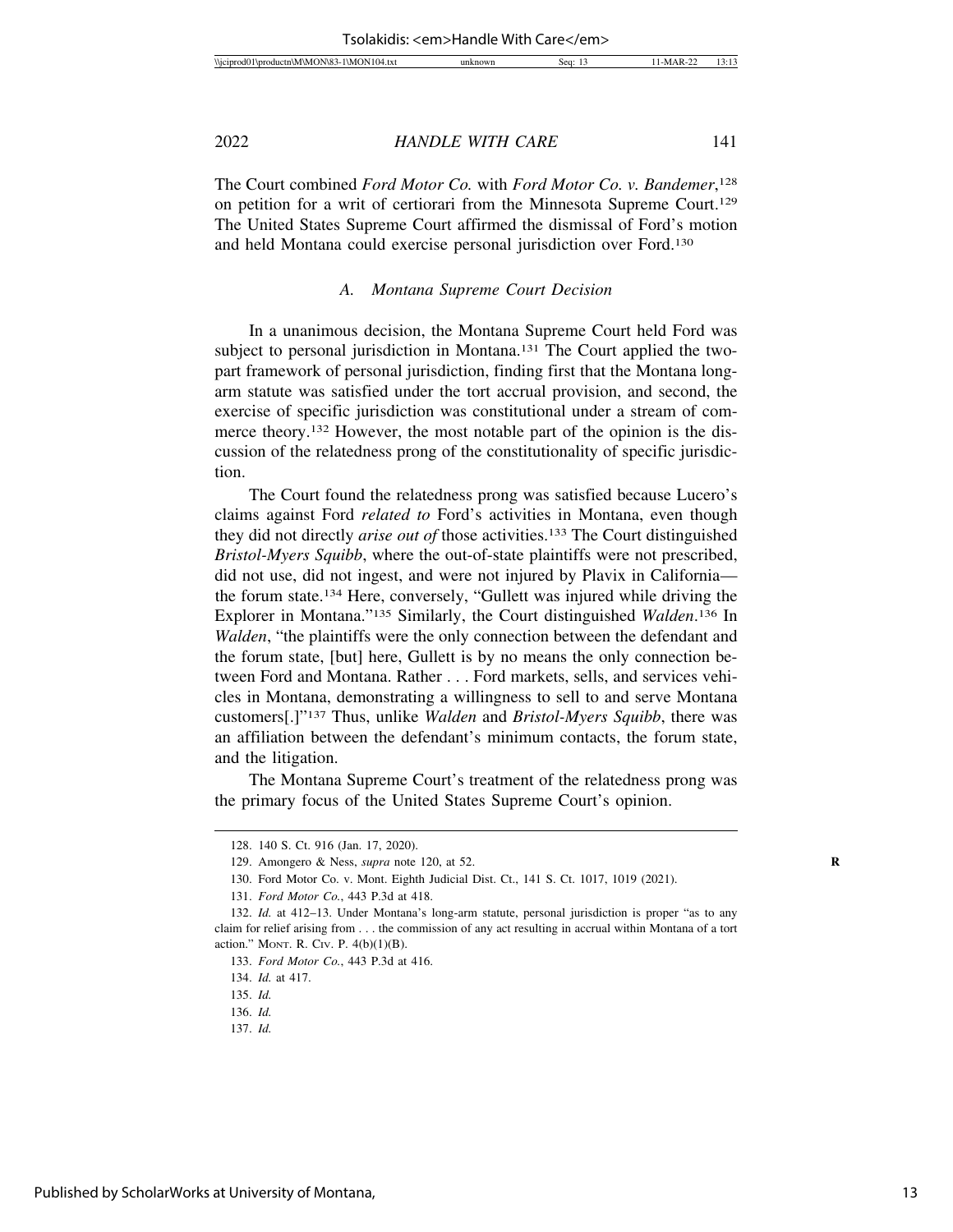#### \)\jciprod01\productn\M\MON\83-1\MON104.txt unknown Seq: 14 11-MAR-22 13:13

142 *MONTANA LAW REVIEW* Vol. 83

#### *B. United States Supreme Court Decision*

The United States Supreme Court affirmed the Montana Supreme Court's opinion and held Ford was subject to personal jurisdiction in Montana for Lucero's claims.138 Justice Kagan wrote the opinion of the Court; Justices Alito and Gorsuch wrote separate concurring opinions.139

#### *1. Petitioner Ford's Argument*

Ford argued the relatedness prong of the constitutionality of specific jurisdiction could not be satisfied.<sup>140</sup> Specifically, Ford claimed the relatedness prong requires the defendant's forum-related contacts to give rise to the lawsuit.141 Such was not the case here, according to Ford, because Ford did not manufacture or sell the vehicle that injured the plaintiff in Montana.142

On petition for certiorari, Ford argued there is a circuit split regarding the interpretation of the relatedness prong.143 The lack of guidance from the Supreme Court on how much of a nexus is required between the defendant's forum-related contacts and the plaintiff's suit has led courts to adopt four different approaches.144 Ford outlined these approaches in its petition: (1) no causal connection; (2) but-for causal connection; (3) stronger causal connection; and (4) unspecified causal connection.145 As Ford noted in its petition, the Ninth Circuit belongs in the second camp, requiring but-for causation,146 and Montana is in the first camp, the one with no causation standard.147

At oral argument, Ford's counsel, Sean Marotta, contended the Court should apply, at a minimum, but-for causation but perhaps even a proximate cause standard.148 That Ford advertised in Montana might be a but-for cause of the injury, but it was not proximate enough, according to Marotta, to supply personal jurisdiction.<sup>149</sup> In response to Justice Sotomayor, Marotta clarified what he meant by proximate cause: "It's that the operative

<sup>138.</sup> Ford Motor Co. v. Mont. Eighth Judicial Dist. Ct., 141 S. Ct. 1017, 1032 (2021).

<sup>139.</sup> *Id.* at 1021, 1032, 1034 (Justice Barrett took no part in this decision).

<sup>140.</sup> *Id.* at 1026.

<sup>141.</sup> *Id.*

<sup>142.</sup> *Id.*

<sup>143.</sup> Petition for a Writ of Certiorari at 9–10, *Ford Motor Co. v. Mont. Eighth Judicial Dist. Ct.*, 141 S. Ct. 1017 (2021) (No. 19-368).

<sup>144.</sup> *Id.* at 10–11.

<sup>145.</sup> *Id.* at 11–16.

<sup>146.</sup> *Id.* at 12–13.

<sup>147.</sup> *Id.* at 11.

<sup>148.</sup> Transcript of Oral Argument at 4–5, *Ford Motor Co. v. Mont. Eighth Judicial Dist. Ct.*, 141 S. Ct. 1017 (2021) (No. 19-368), https://perma.cc/JMP9-EZU5 [hereinafter Transcript of Oral Argument].

<sup>149.</sup> *Id.* at 6–8 (Justice Roberts questioning Marotta about Ford's advertising).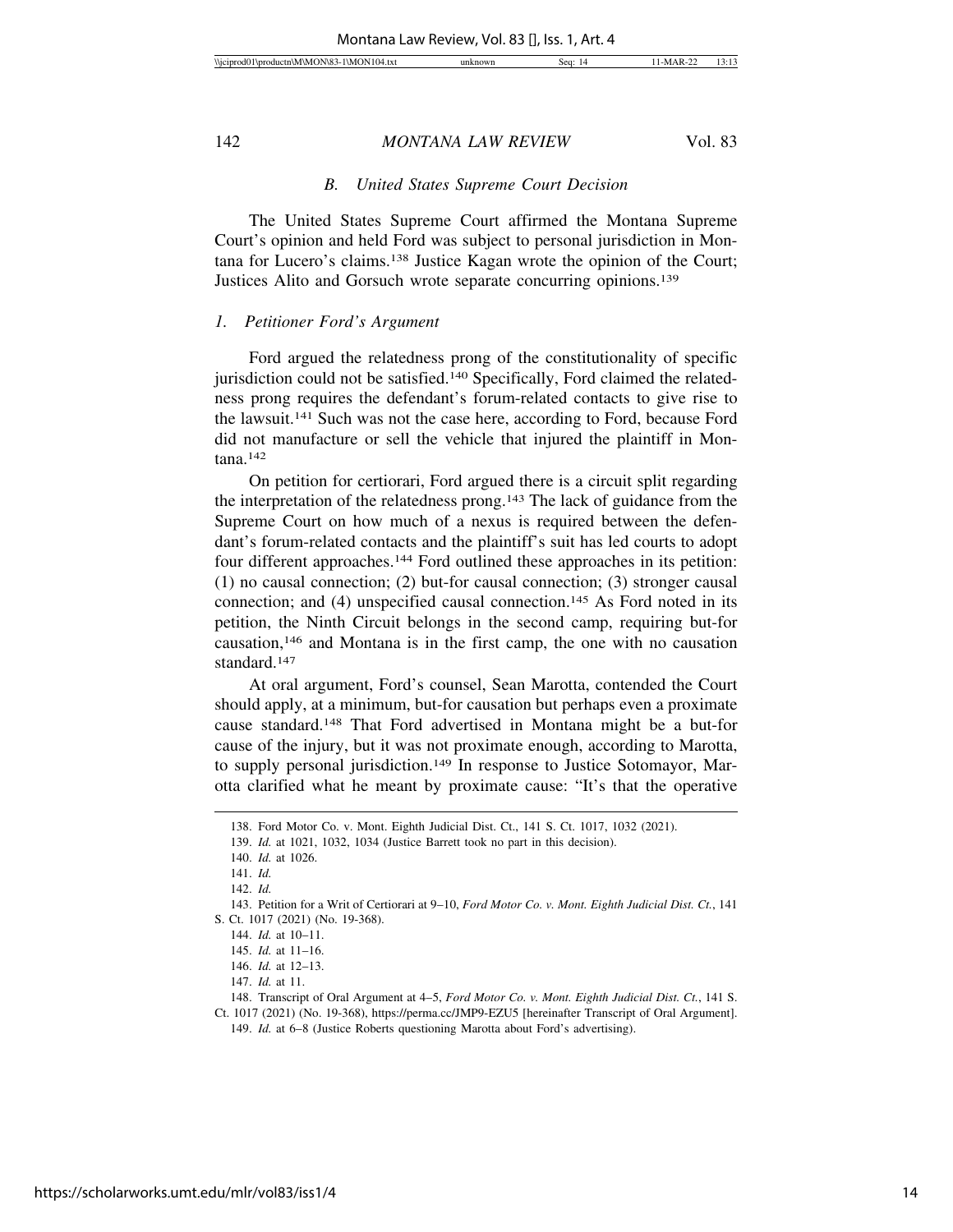facts of the controversy arise from the defendant's conducts—contacts with the state where the defendant's in-state conduct forms an important or at least material element of proof in the plaintiff's case."150 However, in closing, Marotta simply asked the Court for some causation standard, not necessarily proximate cause.<sup>151</sup>

Justice Kagan's questioning exposed a fundamental weakness in Ford's causation-only approach: a plaintiff who purchases a product from a manufacturer in state A and drives it to state B, where they are injured and where the manufacturer is not subject to general jurisdiction, would only be able to sue in state A or the state where the product was manufactured, even if the manufacturer sells similar products in state B.152 Justice Kagan further questioned Marotta on Ford's reliance on *Bristol-Myers Squibb* and *Walden*. 153 She attempted to distinguish the lack of forum-related contacts in *Walden* and the lack of suit-related contacts in *Bristol-Myers Squibb* from the present case, where Ford admits it purposefully availed itself in Montana and the injury occurred in Montana.<sup>154</sup>

#### *2. Respondent Lucero's Argument*

In his response brief, Lucero argued the Montana Supreme Court correctly analyzed the relatedness prong: the plaintiff's claims arose from Ford's efforts to serve indirectly the market for its product in Montana.155 He was not required to prove, as Ford contended, a direct connection between the defendant's actions and his claims—i.e., that Ford designed, manufactured, or sold the vehicle in Montana.156 Lucero maintained the Supreme Court had never required a strict causation test but rather has always framed the relatedness prong disjunctively: "arise out of or are connected with";<sup>157</sup> "arise out of or relate to";<sup>158</sup> and "deriving from or connected with."159 Lucero further asserted that the Court already declined to adopt a causation requirement in *Bristol-Myers Squibb*. 160

<sup>150.</sup> *Id.* at 21.

<sup>151.</sup> *Id.* at 34.

<sup>152.</sup> *Id.* at 24–26.

<sup>153.</sup> *Id.* at 26–27.

<sup>154.</sup> *Id.*

<sup>155.</sup> Respondent's Brief in Opposition at 23, *Ford Motor Co. v. Mont. Eighth Judicial Dist. Ct.*, 141 S. Ct. 1017 (2021) (No. 19-368).

<sup>156.</sup> *Id.*

<sup>157.</sup> *Id.* at 24–25 (citing International Shoe v. Washington, 326 U.S. 310 (1945)).

<sup>158.</sup> *Id.* at 25 (citing Bristol-Myers Squibb Co. v. Superior Ct. of Cal., 137 S. Ct. 1773 (2017); Burger King Corp. v. Rudzewicz, 471 U.S. 462 (1985); Helicopteros Nacionales de Colombia, S.A. v. Hall, 466 U.S. 408 (1984)).

<sup>159.</sup> *Id.* at 25 (citing Goodyear Dunlop Tires Opers. v. Brown, 564 U.S. 915 (2011)). 160. *Id.*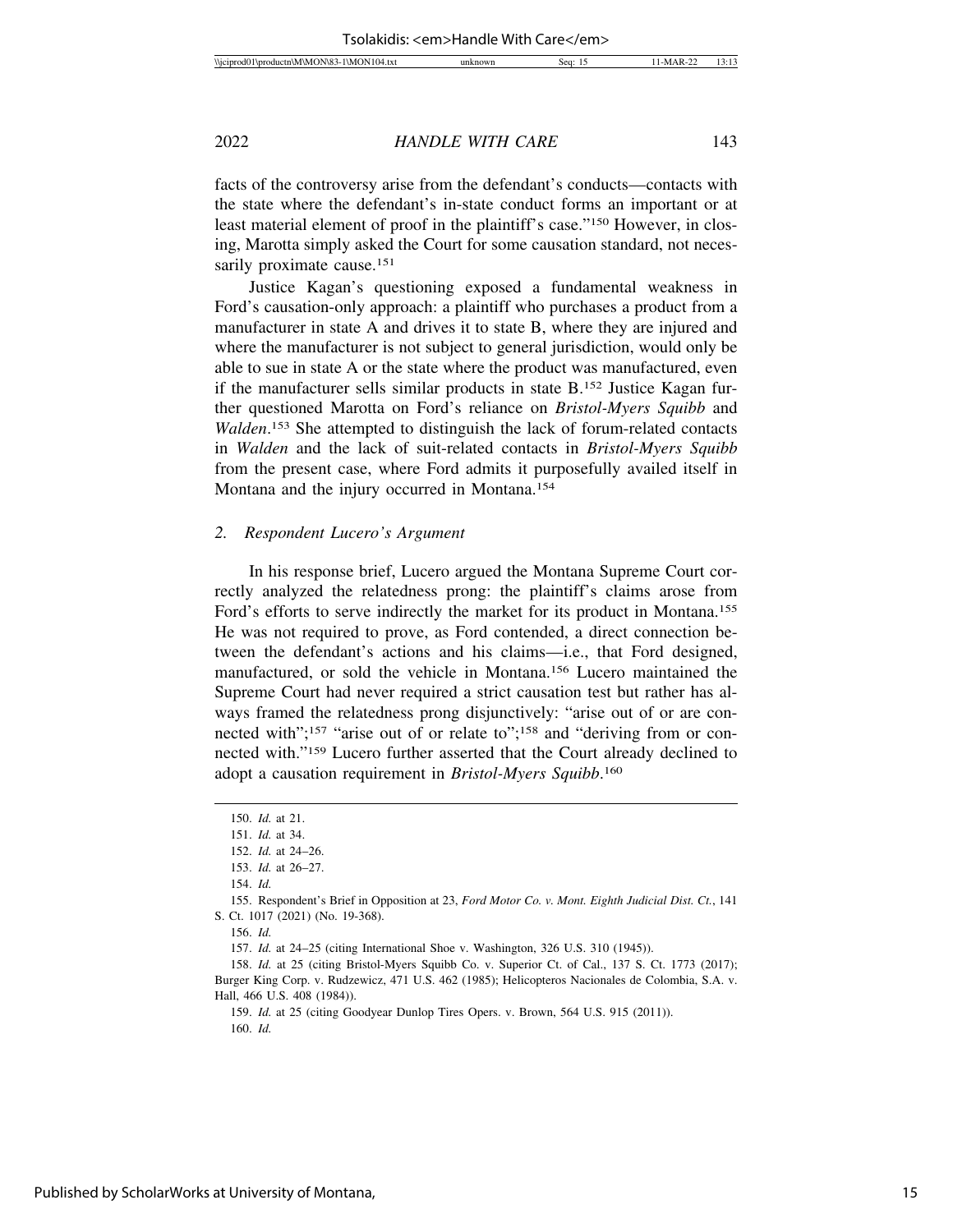Lucero also argued that a causation requirement would undermine principles of personal jurisdiction.<sup>161</sup> Specifically, Ford should have "reasonably anticipate<sup>[d]</sup> being haled into court" in a state, such as Montana, where it actively advertises, sells, and services its vehicles.<sup>162</sup> Therefore, Lucero contended, "the 'traditional notions of fair play and substantial justice' that personal jurisdiction protects are served [here.]"163 Additionally, Lucero claimed, Montana has a "compelling interest in protecting its residents from dangerous products that are marketed and sold there."164 It would be "arbitrary and irrational" if Montana could not assert jurisdiction over a manufacturer who sold dangerous products in the State simply because the particular product was manufactured and first sold in a different state.165

#### *3. Majority Opinion*

Justice Kagan's majority opinion begins with "our most common formulation" of the relatedness prong, which is that "the suit must arise out of *or relate to* the defendant's contacts with the forum."166 Although the first half of that standard "asks about causation," the other half contemplates some other relationship "without a causal showing."167 However, "[t]hat does not mean anything goes"; there are, Justice Kagan maintains, "real limits."168 Despite those limits, specific jurisdiction does not always require proof of causation, as Ford contends.169

Justice Kagan defines this "other relationship" implicitly in her discussion of *World-Wide Volkswagen*. Specifically, she points to Justice White's dicta discussed in Section II(B)(2) *supra* of this Comment.170 Cited in full, the excerpt from *World-Wide Volkswagen* states:

[I]f the sale of a product of a manufacturer or distributor such as Audi or Volkswagen is not simply an isolated occurrence, but arises from the efforts of the manufacturer or distributor to serve, directly or indirectly, the market for its product in [several or all] other States, it is not unreasonable to sub-

168. *Id.*

<sup>161.</sup> *Id.* at 26.

<sup>162.</sup> *Id.*

<sup>163.</sup> *Id.* 164. *Id.*

<sup>165.</sup> *Id.*

<sup>166.</sup> Ford Motor Co. v. Mont. Eighth Judicial Dist. Ct., 141 S. Ct. 1017, 1026 (2021) (emphasis in original).

<sup>167.</sup> *Ford Motor Co.*, 141 S. Ct. at 1026.

<sup>169.</sup> *Id.* For further support that relatedness does not always require strict causation, Justice Kagan cites to Goodyear Dunlop Tires Opers. v. Brown, 564 U.S. 915 (2011), for the proposition that "an affiliation between the forum and the underlying controversy" is all that is needed, "without demanding that the inquiry focus on cause." *Ford Motor Co.*, 141 S. Ct. at 1026.

<sup>170.</sup> *Ford Motor Co.*, 141 S. Ct. at 1027.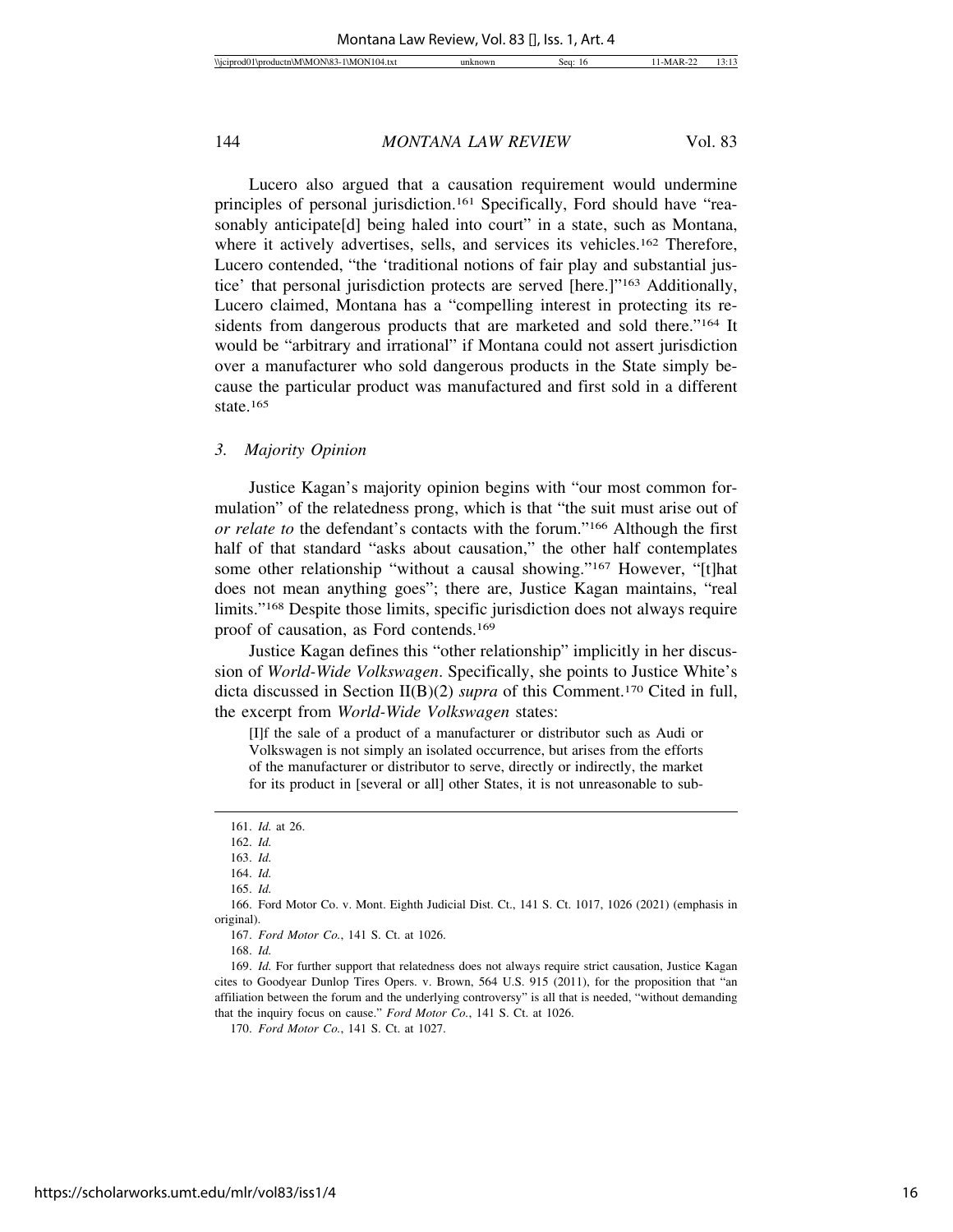ject it to suit in one of those States if its allegedly defective merchandise has there been the source of injury to its owner or to others.171

For Justice Kagan, this paragraph squarely addresses Ford's situation in this case. In *World-Wide Volkswagen*, the Court held Oklahoma could not assert personal jurisdiction over the New York car dealer, but it could exercise jurisdiction over Audi, the car's manufacturer, and Volkswagen, the nationwide importer.172 The example of Audi and Volkswagen was later used as a "paradigm" of specific jurisdiction in *Daimler*. 173 There, the Court stated, "[a] California court would exercise specific jurisdiction 'if a California plaintiff, injured in a California accident involving a Daimler-manufactured vehicle, sued Daimler [in that court] alleging that the vehicle was defectively designed.'"174 "Substitute Ford for Daimler," Justice Kagan observed, "and the Court's illustrative case becomes the . . . case [] before us."175

Having clarified the legal framework of the relatedness prong, Justice Kagan applied it to the facts before her. First, she considered "the business that [Ford] regularly conducts in Montana[.]"176 Ford advertised through billboards, television, radio, direct mail, and print; sold used and new cars—including the Ford Explorer model—throughout the state of Montana; and "work[ed] hard to foster ongoing connections to its cars' owners" by regularly maintaining and repairing cars through Montana dealerships, including cars whose warranties had long expired, and distributed replacement parts to its own dealers and independent auto shops around the State.<sup>177</sup> All of these activities, Justice Kagan observed, "encourage Montanans . . . to become lifelong Ford drivers."<sup>178</sup>

Second, Justice Kagan examined Ford's suit-related contacts in Montana. Ford advertised, sold, and serviced Ford Explorers, like the one that injured the plaintiff, in Montana.179 "In other words, Ford had systematically served a market in Montana . . . for the very vehicle[ ] that [the plaintiff alleges] malfunctioned and injured them[.]"180 Therefore, "there is a strong 'relationship among the defendant, the forum, and the litigation.'"<sup>181</sup>

<sup>171.</sup> World-Wide Volkswagen Corp. v. Woodson, 444 U.S. 286, 297 (1980).

<sup>172.</sup> *Ford Motor Co.*, 141 S. Ct. at 1027.

<sup>173.</sup> *Id.* at 1027–28.

<sup>174.</sup> *Id.* at 1028 (citing Daimler AG v. Bauman, 571 U.S. 117, 127 (2014)).

<sup>175.</sup> *Id.*

<sup>176.</sup> *Id.*

<sup>177.</sup> *Id.*

<sup>178.</sup> *Id.*

<sup>179.</sup> *Id.*

<sup>180.</sup> *Id.*

<sup>181.</sup> *Id.* (citing Helicopteros Nacionales de Colombia, S.A. v. Hall, 466 U.S. 408 (1984)).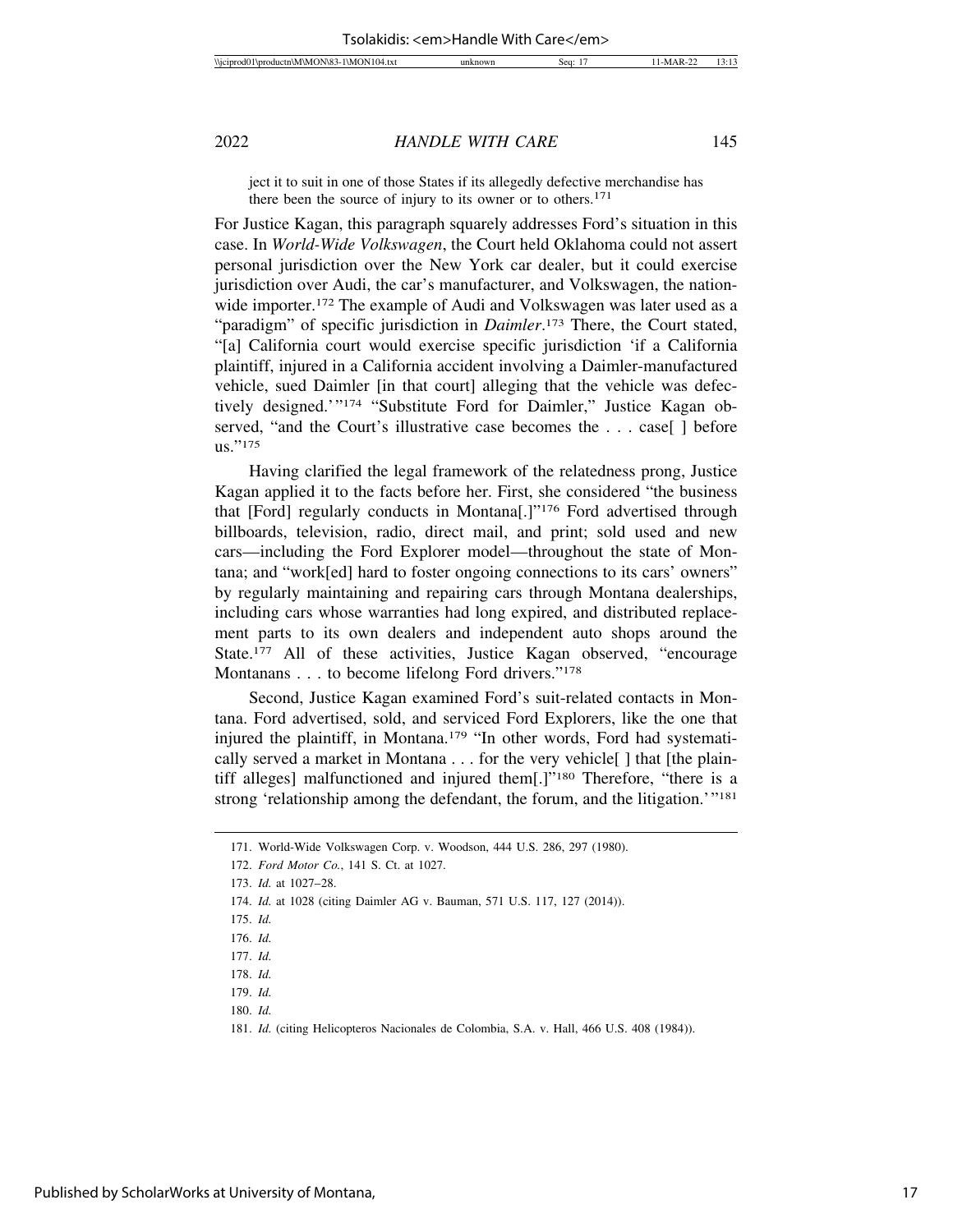These facts, according to Justice Kagan, provided a "paradigm" case of how specific jurisdiction works.<sup>182</sup>

Though Ford's contacts clearly *relate to* the dispute, Justice Kagan was reluctant to concede that causation exists here. But she did not foreclose the possibility either. It is possible that "the owners of these cars might never have bought them, and so these suits might never have arisen, except for Ford's contacts with their home states."183 For instance, they may have made those purchases because they saw Ford advertisements, or because Ford's in-state activities make it convenient for them to drive a Ford there. "The plaintiffs here did not in fact establish, or even allege, such causal links."184

Next, Justice Kagan continued where her colloquy with Marotta left off and distinguished *Bristol-Myers Squibb* and *Walden* from the case before the Court. In *Bristol-Myers Squibb*, there was no affiliation between the forum and the controversy.185 In *Walden*, there was no affiliation between the defendant and the forum state.186 Both were inapplicable here, according to Justice Kagan.187 Unlike *Bristol-Myers Squibb*, there was an affiliation between the forum and the controversy because the plaintiff resided, purchased and used the vehicle, and was allegedly injured by the vehicle, in Montana.188 And unlike *Walden*, there was an affiliation between the defendant and the forum because "Ford has a veritable truckload of contacts with Montana . . . as it admits."189 Therefore, both precedents are inapposite.190

#### *4. Justice Alito's Concurrence*

Justice Alito concurred solely to express his concerns with Justice Kagan's disjunctive parsing of the phrase *arises out of or relates to*. 191 According to him, the Court should not have altered its personal jurisdiction jurisprudence because this case is easily decided under *World-Wide Volkswagen*:

If a car manufacturer makes substantial efforts to sell vehicles in States A and B (and other States), and a defect in a vehicle first sold in State A

186. *Id.*

- 189. *Id.*
- 190. *Id.*
- 191. *Id.* at 1033 (Alito, J., concurring).

<sup>182.</sup> *Ford Motor Co.*, 141 S. Ct. at 1028.

<sup>183.</sup> *Id.* at 1029.

<sup>184.</sup> *Id.*

<sup>185.</sup> *Id.* at 1031.

<sup>187.</sup> *Id.* 188. *Id.*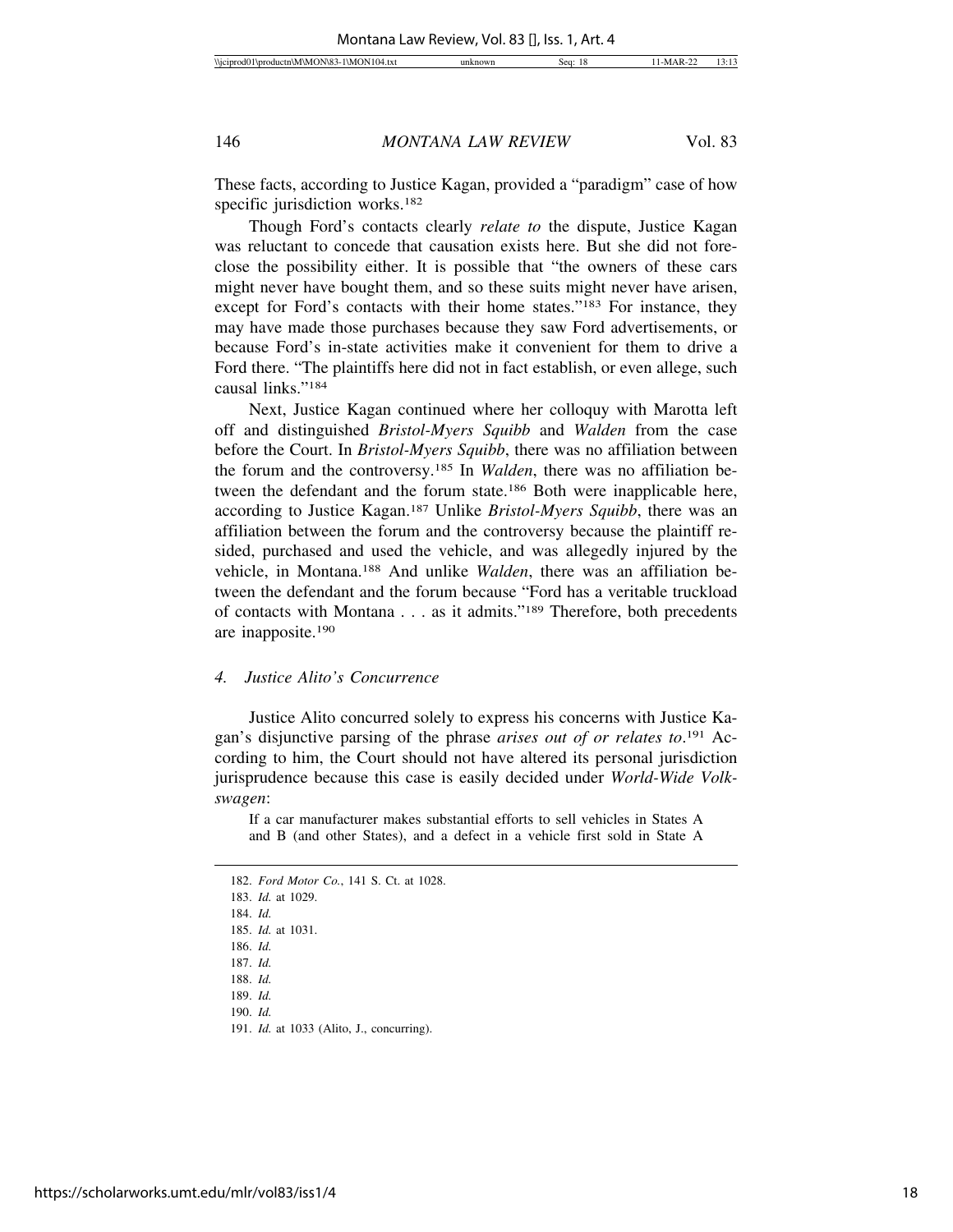causes injuries in an accident in State B, the manufacturer can be sued in State B. That rule decides these cases.192

Although Justice Alito agreed with the holding, he took issue with the way the majority handled Ford's causation argument.193 Justice Alito thought the majority went too far when it recognized "a new category of cases in which personal jurisdiction is permitted," namely, "those in which the claims do not 'arise out of' (i.e., are not caused by) the defendant's contacts but nevertheless sufficiently 'relate to' those contacts in some undefined way."194

Justice Alito thought it unwise to say a causal link is not needed—and here, he claims, there is a sufficient causal link.<sup>195</sup> It is reasonable to infer, he contended, that the Ford Explorer would not have been on the road but for Ford's activities (i.e., advertising, selling, and servicing) in Montana.196 Therefore, Lucero's claim *arises out of* Ford's contacts with the forum state, and it is unnecessary to ask whether Ford's contacts with Montana *relate to the dispute.*<sup>197</sup>

Additionally, Justice Alito was concerned about the ramifications of recognizing *relate to* as an independent basis for jurisdiction.<sup>198</sup> He considered the phrase overly broad and likely to confuse the lower courts.199 Although the majority recognized the need for "real limits," it did not indicate "what those limits might be."200 Therefore, Justice Alito would have decided this case on the *arising out of* language and *World-Wide Volkswagen*, without altering the relatedness prong.

#### *5. Justice Gorsuch's Concurrence*

Justice Gorsuch concurred in the decision separately, joined by Justice Thomas.201 Most of Justice Gorsuch's opinion took up the same issue as Justice Alito's: the concern that Justice Kagan's disjunctive parsing of the relatedness prong needlessly altered the Court's relatedness jurisprudence.202 Justice Gorsuch was similarly troubled by the absence of guidelines, and particularly limitations, in the majority opinion.<sup>203</sup> However, he

194. *Id.* 195. *Id.*

196. *Id.*

197. *Id.*

199. *Id.* at 1033–34.

201. *Id.* at 1034.

202. *Id.* (Gorsuch, J., concurring) ("[T]he majority asks us to parse those words as though we were dealing with language of a statute.").

203. *Id.* at 1034–35.

<sup>192.</sup> *Id.*

<sup>193.</sup> *Id.*

<sup>198.</sup> *Id.*

<sup>200.</sup> *Id.*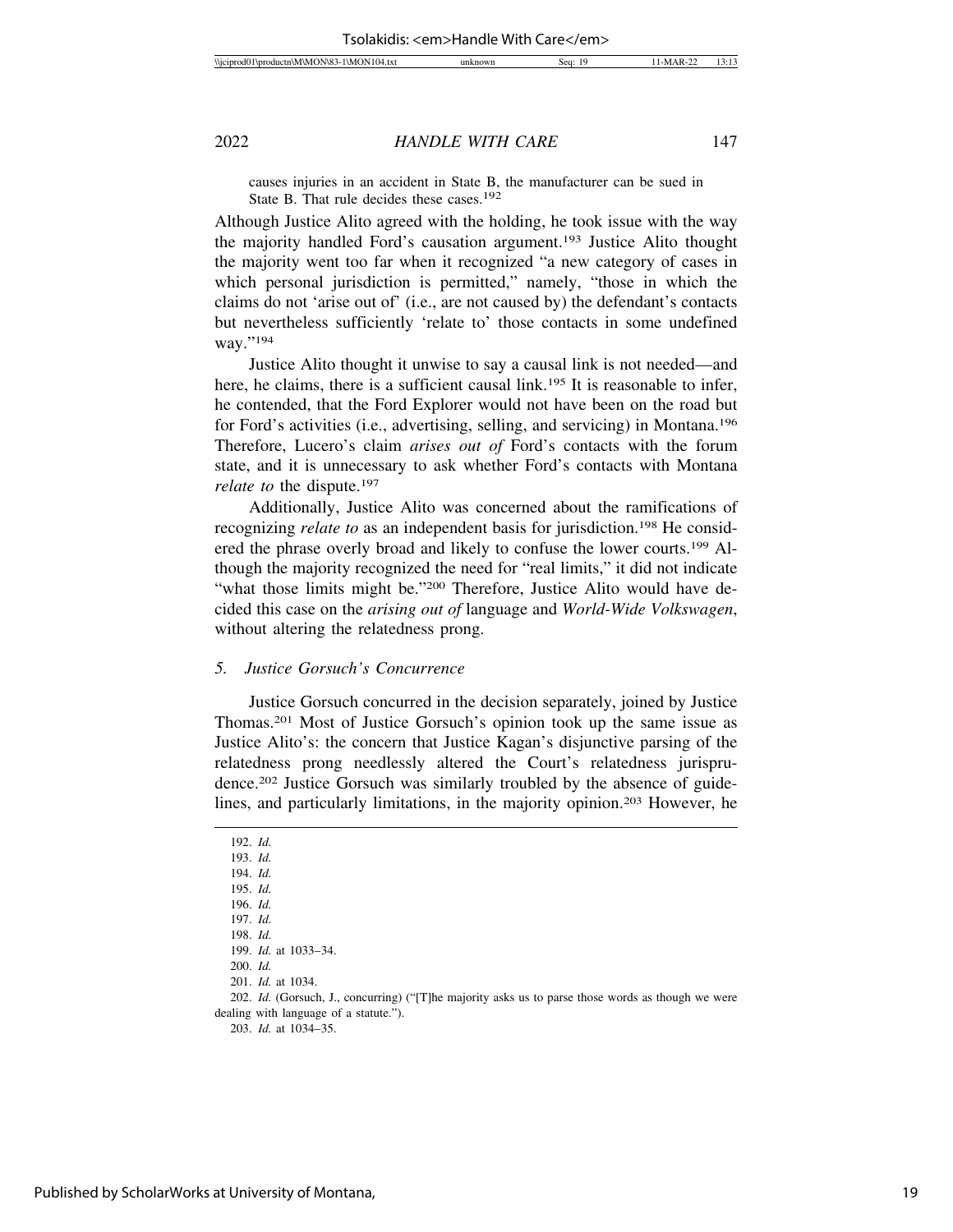went further than Justice Alito by providing some concrete examples of how this new, stand-alone *related* category might stray from the fundamental notions of fairness and due process that underpin our personal jurisdiction doctrine.204 "In some cases," he contented, "the new test may prove more forgiving than the old causation rule . . . [but] it may also sometimes turn out to be more demanding."205

The first example Justice Gorsuch invited us to grapple with is one where he considered the new test to be more demanding: whether Washington, the State where the vehicle was first sold, could exercise personal jurisdiction over Ford in this case.206 Justice Kagan implicitly foreclosed that possibility in her majority opinion, stating, "[f]or [Washington], the suit involves all out-of-state parties, an out-of-state accident, and out-of-state injuries; the suit's only connection with the State is that a former owner once . . . bought the car there."207 Justice Kagan used this example to show that Ford's causation argument, which would render Washington an appropriate forum state as the state of first-sale, would in fact "undermine, rather than promote," due process because Washington bears even less of a relationship to the defendant and the litigation.208 Justice Gorsuch questioned this outcome: It would seem, he claims, that Washington has "a strong interest in ensuring [it does not] become [a] marketplace[ ] for unreasonably dangerous products."209 A proper causation standard would allow courts to examine whether the dispute *arises out of* that first sale of the vehicle in Washington—arguably, he maintains, it did.210

The next example came from a hypothetical in a footnote of the majority opinion.211 The hypothetical contemplates the situation in which a retiree in Maine carves and sells wooden duck decoys over the Internet, when one of his decoys injures a consumer in another state.212 "The majority says this hypothetical supplies a useful study in contrast with our cases."213 Although Ford's continuous contacts with Montana are sufficient to establish an "affiliation" with the State, the decoy seller's contacts may be too isolated and sporadic.<sup>214</sup> Justice Gorsuch viewed this as a problematic example because "between the poles of 'continuous' and 'isolated' . . . lie a virtually

205. *Id.*

206. *Id.*

207. *Id.* at 1030 (majority opinion).

208. *Id.*

209. *Id.* at 1035 (Gorsuch, J., concurring).

210. *Id.*

211. *Id.*

212. *Id.* 213. *Id.*

214. *Id.*

<sup>204.</sup> *Id.* at 1035.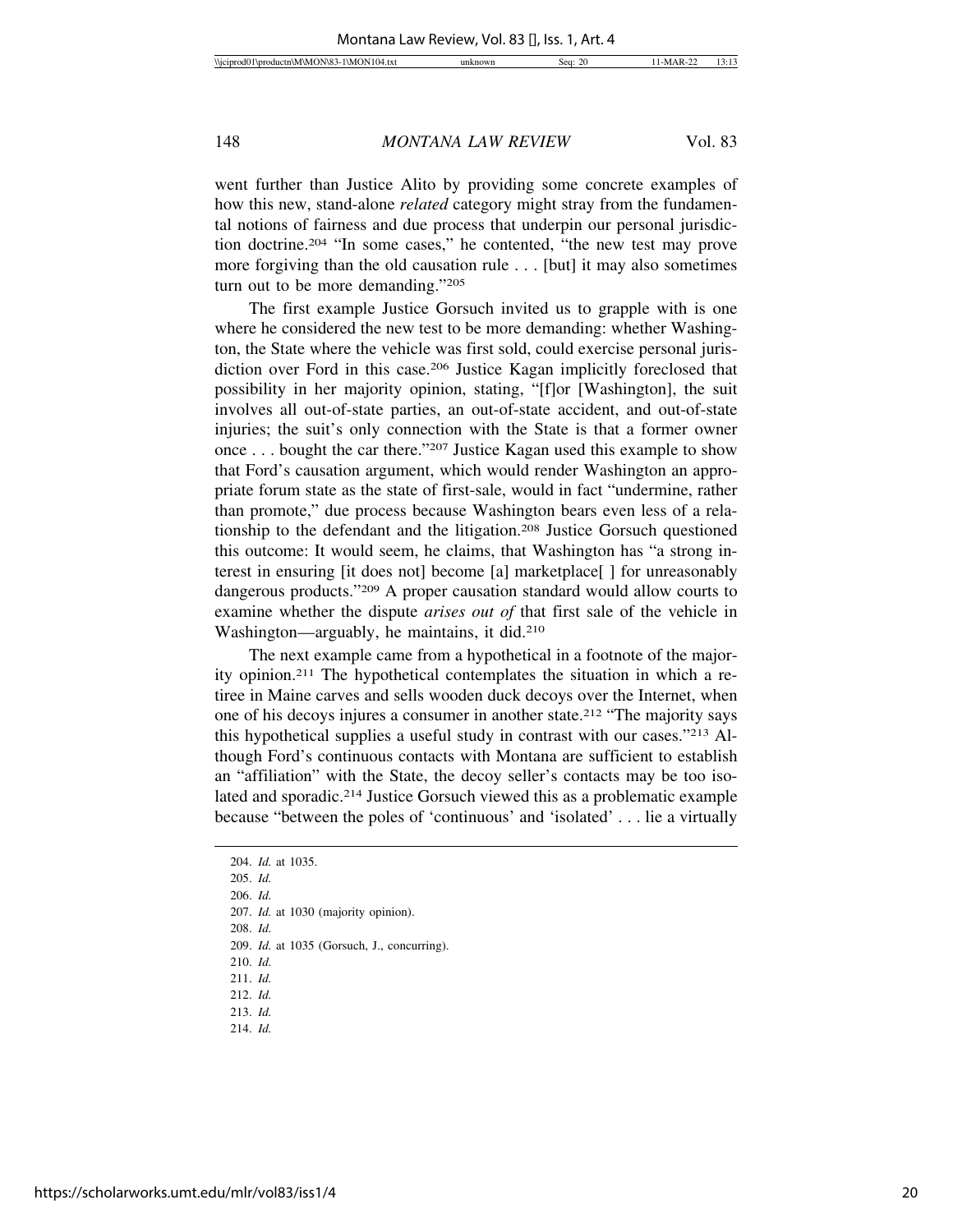infinite number of 'affiliations' waiting to be explored."215 By not providing some causation standard, Justice Gorsuch questioned whether the majority opinion provided any standard by which to evaluate the cases that fall somewhere between the two extremes.<sup>216</sup>

The remainder of Justice Gorsuch's opinion embarks on a journey through the history of specific jurisdiction jurisprudence.<sup>217</sup> In doing so, he identified a central tension motivating the majority's holding: "When a company 'purposefully availed' itself of the benefits of another state's market in the 1940s, it often involved sending in agents, advertising in local media, or developing a network of on-the-ground dealers . . . ."218 However, today, "even an individual retiree carving wooden decoys in Maine can 'purposefully avail' himself" of doing business in other states, "thanks to internet advertising with global reach."219 Perhaps, he wrote, that is the intuition underlying the majority's introduction of a new rule.<sup>220</sup>

In a somewhat dramatic conclusion, Justice Gorsuch reiterated his consent to the Court's judgment and admitted he had no real solutions to offer:

None of this is to cast doubt on the outcome of these cases . . . The real struggle here isn't with settling on the right outcome in these cases, but with making sense of our personal jurisdiction jurisprudence and *International Shoe*'s increasingly doubtful dichotomy. On those scores, I readily admit that I finish these cases with even more questions than I had at the start. Hopefully, future litigants and lower courts will help us face these tangles and sort out a responsible way to address the challenges posed by our changing economy in light of the Constitution's text and the lessons of history. $221$ 

For how narrow the focus of *Ford Motor Co.* purportedly is, Justice Gorsuch seems to foreshadow the Court's almost inevitable dismantling of specific jurisdiction doctrine. But that will need to wait for another day and perhaps a more appropriate case.

#### IV. ANALYSIS

Several jurisdictions, including the Ninth Circuit,<sup>222</sup> use a but-for test to determine whether the relatedness prong is satisfied.223 Recent district court decisions from these jurisdictions interpreted *Ford Motor Co.* as an

<sup>215.</sup> *Id.*

<sup>216.</sup> *Id.*

<sup>217.</sup> *Id.* at 1036–39.

<sup>218.</sup> *Id.* at 1038.

<sup>219.</sup> *Id.*

<sup>220.</sup> *Id.*

<sup>221.</sup> *Id.* at 1039.

<sup>222.</sup> Bullard v. Savage, 65 F.3d 1495, 1500 (9th Cir. 1995).

<sup>223.</sup> *Id.*; Waite v. All Acquisition Corp., 901 F.3d 1307, 1314 (11th Cir. 2018); Consulting Eng'rs

Corp. v. Geometric Ltd., 561 F.3d 273, 278–79 (4th Cir. 2009); Williams v. Lakeview Co., 13 P.3d 280,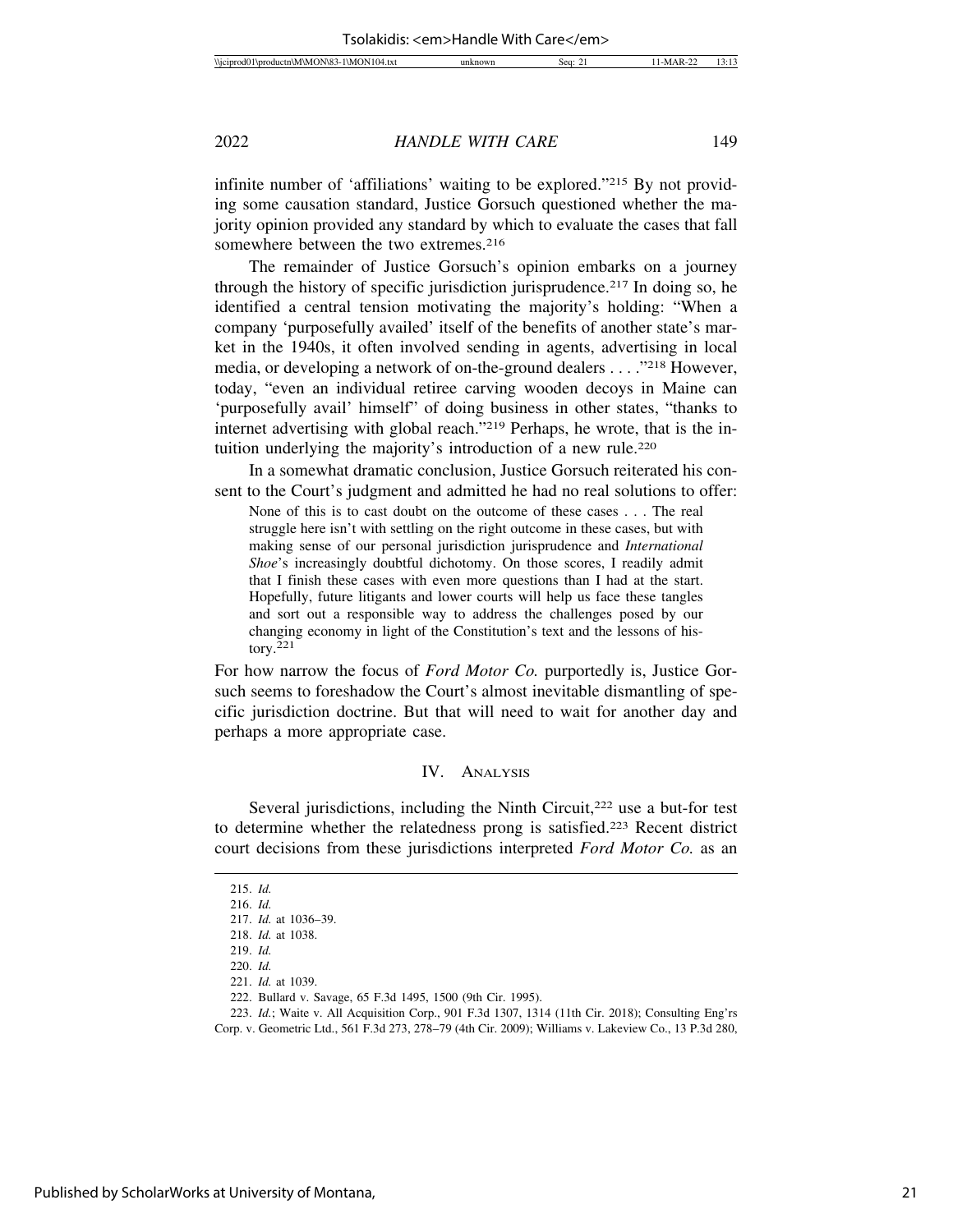abrogation of that approach,224 while other decisions suggested the but-for test is still in play.225 This Section argues the latter approach is the correct reading of *Ford Motor Co.* Justice Kagan did not completely overrule a causation standard in her opinion. Rather, she distinguished between the first part of the disjunctive relatedness rule—*arises out of*—which does indeed "ask[ ] about causation,"226 and the second half of the rule—*relates to*—which, as she noted, "contemplates some other relationship."227 Therefore, courts in but-for jurisdictions are free to continue using the but-for test unless presented with this "other relationship" to which Justice Kagan alludes; namely, the *World-Wide Volkswagen*-*Daimler* paradigm that "[became] . . . the case[ ] before us."228

To illustrate what that situation will look like, this Section uses Ninth Circuit precedent decided on a but-for standard. Specifically, Subsection IV.A discusses the but-for standard used in the Ninth Circuit, and Subsection IV.B uses Ninth Circuit cases to illustrate how *Ford Motor Co.* works in conjunction and in harmony with the but-for test. Finally, Section IV.C discusses the shortcomings of *Ayla*, which, to date, is the Ninth Circuit's only interpretation of *Ford Motor Co.*'s effect on the relatedness prong of specific jurisdiction.

#### *A. The Ninth Circuit's But-For Test*

The Ninth Circuit "explicitly adopted" the but-for test for determining the relatedness prong of specific jurisdiction in *Shute v. Carnival Cruise Lines*. 229 Later cases continued this trend.230 *Shute* arose from an injury sustained by a Washington State resident on-board a cruise ship in interna-

<sup>284–85 (</sup>Ariz. 2000); Tatro v. Manor Care, Inc., 625 N.E.2d 549, 553 (Mass. 1994); Shute v. Carnival Cruise Lines, 783 P.2d 78, 81–82 (Wash. 1989).

<sup>224.</sup> In re: Zantac (Ranitidine) Products Liability Litigation, No. 20-MD-2924, 2021 WL 2682602, at \*7–8 (S.D. Fla. June 30, 2021); Israel v. Alfa Laval, Inc., No. 8:20-CV-2133-WFJ-AAS, 2021 WL 1662770, at \*4 (M.D. Fla. Apr. 28, 2021); Nomad Glob. Commun. Sols., Inc. v. Hoseline, Inc., No. CV 20-138-M-DLC, 2021 WL 1400983, at \*4 (D. Mont. Apr. 14, 2021); Clarke v. Dutton Harris & Co., PLLC, No. 220CV00160JADBNW, 2021 WL 1225881, at \*4 (D. Nev. Mar. 31, 2021); Lewis v. Mercedes-Benz USA, LLC, No. 19-CIV-81220-RAR, 2021 WL 1216897, at \*35 (S.D. Fla. Mar. 30, 2021).

<sup>225.</sup> TransparentBusiness, Inc. v. Infobae, No. 3:20-cv-00582-MMD-WGC, 2021 WL 2670704, at \*3 (D. Nev. June 29, 2021); McHugh v. Vertical Partners W., LLC, 2:20-CV-00581-DCN, 2021 WL 1554065, at \*5 (D. Idaho Apr. 19, 2021); James Lee Constr., Inc. v. Government Employees Ins. Co., No. CV 20-68-M-DWM, 2021 WL 1139876, at \*2 (D. Mont. Mar. 25, 2021).

<sup>226.</sup> Ford Motor Co. v. Mont. Eighth Judicial Dist. Ct., 141 S. Ct. 1017, 1026 (2021).

<sup>227.</sup> *Id.*

<sup>228.</sup> *Id.* at 1028; *see also supra* Section II(B)(2).

<sup>229. 897</sup> F.2d 377, 385 (9th Cir. 1990), *rev'd on other grounds*, 499 U.S. 585 (1991).

<sup>230.</sup> *See* Harrison v. Butler, 131 F.3d 146 (9th Cir. 1997); Hashiro v. General Elec. Co., 56 F.3d 71 (9th Cir. 1995); Ballard v. Savage, 65 F.3d 1495 (9th Cir. 1995); Omeluk v. Langsten Slip & Batbyggeri A/S, 52 F.3d 267, 272 (9th Cir. 1995).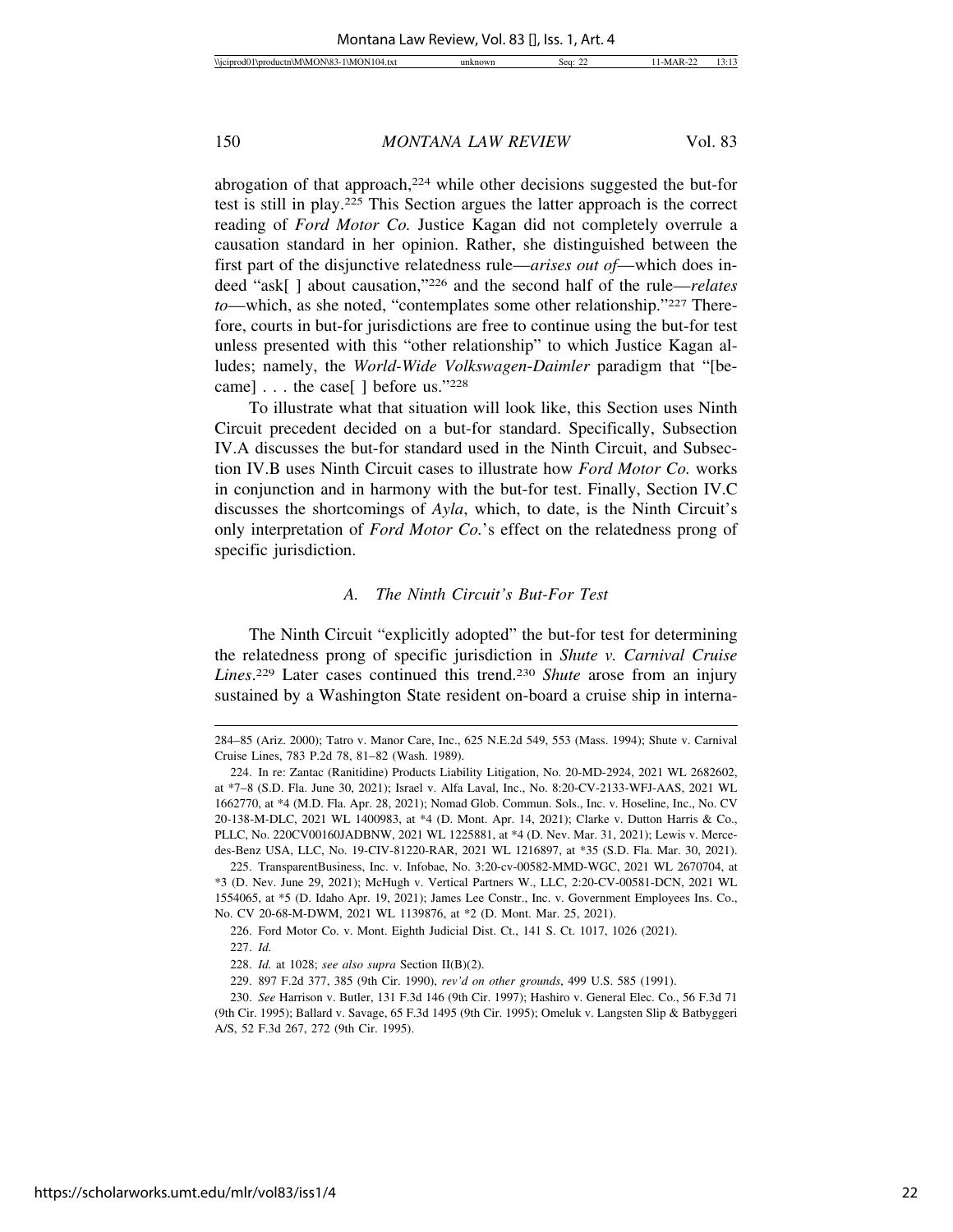tional waters off the coast of Mexico.231 The defendant, Carnival Cruise Lines, was a Panamanian corporation headquartered in Florida.232 The plaintiff sued in Washington.233 The Court summarized Carnival's minimum contacts with Washington:

Carnival does, however, advertise its cruises in local Washington newspapers. It also provides brochures to travel agents in Washington, which in turn are distributed to potential customers. Carnival also periodically holds seminars for travel agents in the State of Washington to inform them about, and encourage them to sell, Carnival cruises. Carnival pays travel agencies a 10% commission on proceeds from tickets sold for Carnival cruises.234

The Court held these contacts satisfied the minimum contacts prong because Carnival purposefully availed itself of the laws of Washington.235

Turning to the relatedness prong, the Ninth Circuit held the plaintiff's cause of action arose out of Carnival's contacts with Washington.236 The Court reached this conclusion by applying a but-for test: but for "Carnival's activity [in Washington], the Shutes would not have taken the cruise, and Mrs. Shute's injury would not have occurred."<sup>237</sup> The Court adopted the but-for test used at that time by the Fifth and Sixth Circuits and "implicitly adopted" by an earlier Ninth Circuit case.<sup>238</sup> In doing so, the Court explicitly rejected the defendant's argument that a more stringent, proximate cause standard should govern.239 This was the same argument Ford's counsel made at oral argument in *Ford Motor Co.*,<sup>240</sup> which the Supreme Court ultimately rejected.241

*Shute* was reversed on appeal to the United States Supreme Court,<sup>242</sup> but the but-for test remained good law in the Ninth Circuit and was applied consistently until the recent confusion created by *Ford Motor Co.*243 Ironi-

234. *Id.*

235. *Id.* at 382.

236. *Id.* at 386.

<sup>231. 897</sup> F.2d at 379.

<sup>232.</sup> *Id.*

<sup>233.</sup> *Id.*

<sup>237.</sup> *Id.*

<sup>238.</sup> *Id.* at 385.

<sup>239.</sup> *Id.* at 383, 385.

<sup>240.</sup> *See supra* Section III(B)(1).

<sup>241.</sup> *See supra* Section III(B)(3).

<sup>242.</sup> *See generally* Carnival Cruise Lines, Inc. v. Shute, 499 U.S. 585, 585 (1991).

<sup>243.</sup> *See* Nat'l Cas. Co. v. Burns & Wilcox Ltd., CV-19-04854-PHX-DWL, 2020 WL 4039119, at \*7 (D. Ariz. July 17, 2020); Haines v. Get Air LLC, CV1500002TUCRMEJM, 2017 WL 1067777, at \*9 (D. Ariz. Feb. 24, 2017); Supplier's City SA de CV v. EFTEC N.A., LLC, CV-06-2503-PHX-PGR, 2007 WL 1655989, at \*3–4 (D. Ariz. June 7, 2007); Fisk v. Sikorsky Aircraft Corp., CV 04-45-M-DWM, 2006 WL 8435896, at \*5 (D. Mont. Mar. 29, 2006); nMotion, Inc. v. Environmental Tectonics Corp., 196 F. Supp. 2d 1051, 1059 (D. Or. 2001); Nissan Motor Co., Ltd. v. Nissan Computer Corp., 89 F. Supp. 2d 1154, 1160 (C.D. Cal. 2000).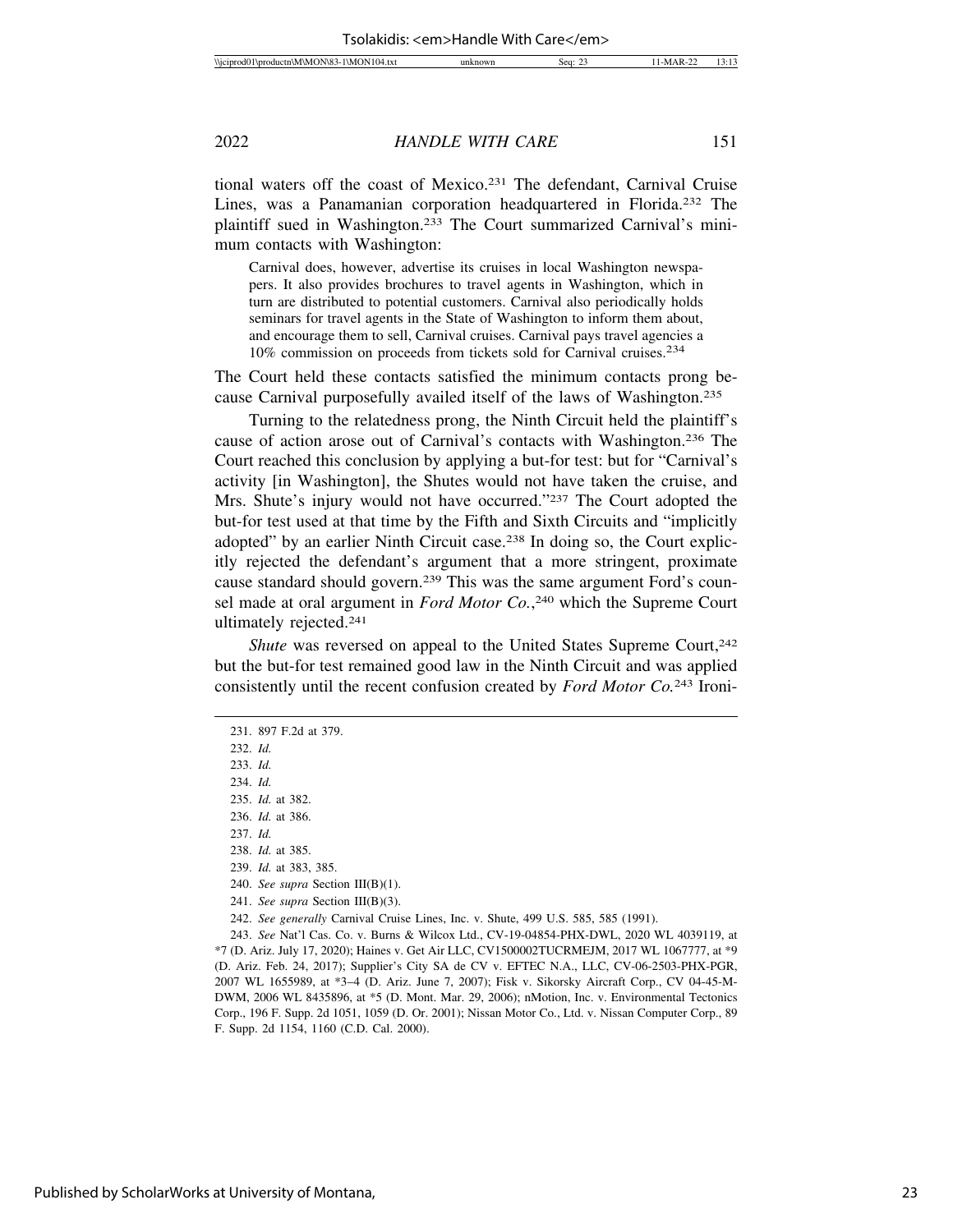cally, courts in the Ninth Circuit were already accommodating situations like the one presented in *Ford Motor Co.* using the but-for test.

Consider *National Casualty Co. v. Burns & Wilcox Ltd.*, 244 a breach of contract case out of the District of Arizona that held the but-for test was satisfied.245 There, the defendant argued the plaintiff's claim did not "arise from its forum related contacts because none of the alleged breaches of their agreement . . . occurred in Arizona."246 Therefore, the "specific acts triggering [the plaintiff's] claim" were not forum-related activities on the part of the defendant.247 Nonetheless, the court upheld the relatedness prong, stating, "The claims in this lawsuit can easily be said to 'relate to' these forum related [activities]."248 The court clarified the but-for test is not limited to the specific act giving rise to the lawsuit, but rather requires an examination of the totality of the defendant's contacts with the forum state.249 The Ninth Circuit applied similar reasoning in *Alexander v. Circus Circus Enterprises, Inc.*250 and *Haisten v. Grass Valley Medical Reimbursement Fund*. 251 The logic used in these cases shows that courts in the Ninth Circuit already used the but-for test rather liberally.

The following Subsection uses two Ninth Circuit cases to illustrate how the but-for test can be used consistently with *Ford Motor Co.* In one case, the relatedness prong would not ordinarily be met under the but-for standard but would be met under the expansion of the relatedness test created by *Ford Motor Co.* In the second case, the relatedness prong would not be met under either the but-for test or under *Ford Motor Co.*

## *B.* Ford Motor Co. *Can (and Should) be Used Consistently with the But-For Test in the Ninth Circuit*

This Subsection illustrates how *Ford Motor Co.* can operate in conjunction with the Ninth Circuit's but-for test and argues this approach is preferable. As argued in Section IV *supra*, Justice Kagan left undisturbed the first half of the relatedness rule, which does ask about causation, and expanded the second part of the rule, which "contemplates some other relationship." Synthesized, the relatedness prong becomes a two-part inquiry.

<sup>244.</sup> CV-19-04854-PHX-DWL, 2020 WL 4039119 (D. Ariz. July 17, 2020).

<sup>245.</sup> *National Cas. Co.*, CV-19-04854-PHX-DWL, 2020 WL 4039119, at \*7.

<sup>246.</sup> *Id.* (ellipses in original).

<sup>247.</sup> *Id.*

<sup>248.</sup> *Id.*

<sup>249.</sup> *Id.* ("Although these arguments have surface appeal, they focus on the wrong question. The butfor test doesn't focus on the specific acts triggering a claim, but on whether that claim 'arises out of or relates to' the defendant's forum-related contacts."). The court went on to list the defendant's forum related contacts and their relation to the contract at issue.

<sup>250. 939</sup> F.2d 847, 853 (9th Cir. 1991).

<sup>251. 784</sup> F.2d 1392, 1400 (9th Cir. 1986).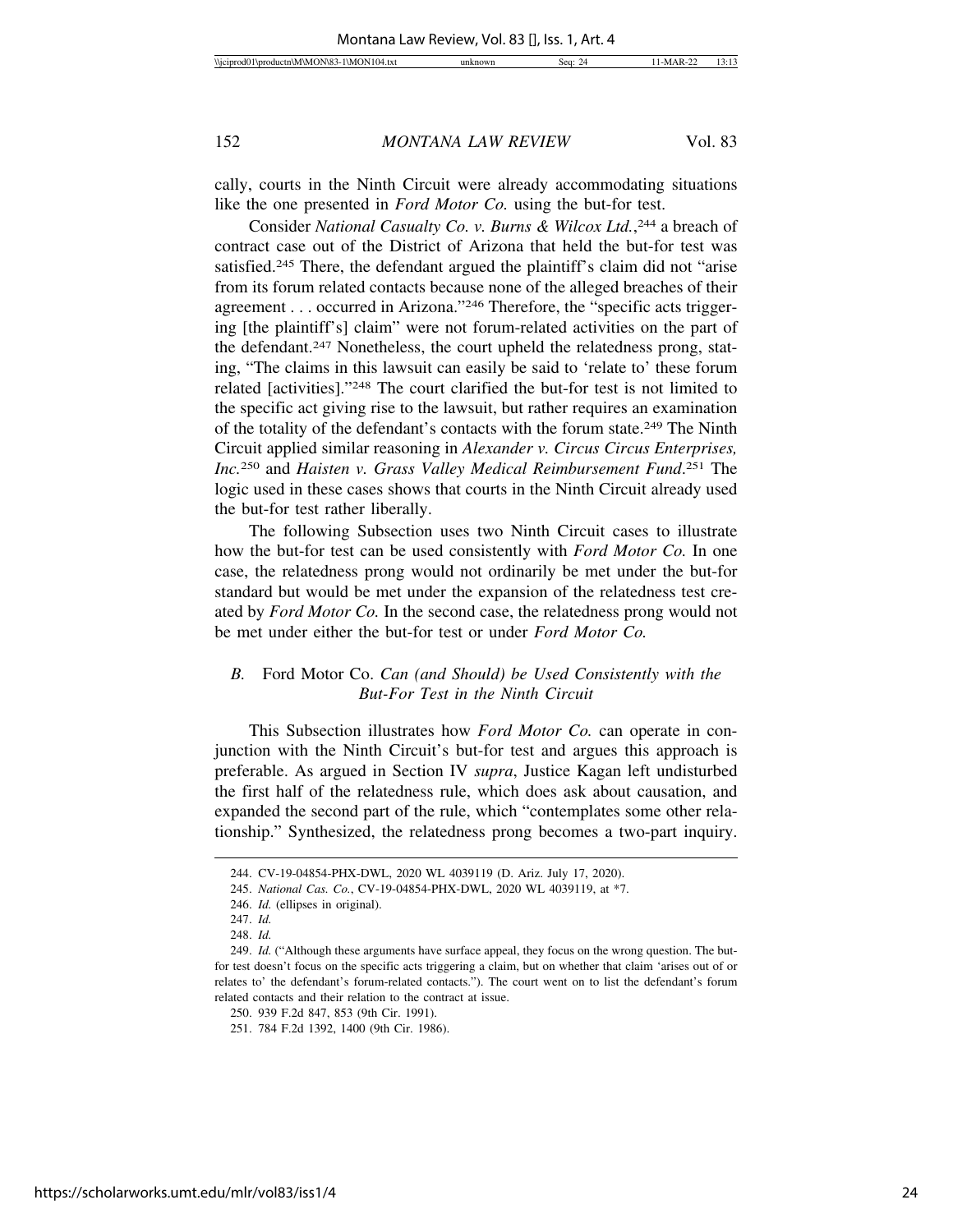First, did the claim arise out of the defendant's forum-related activities, under the jurisdiction's preferred causation approach (here, but-for)? If the answer to this first question is yes, the inquiry ends. If the answer is no, the analysis turns to a second question: are the defendant's contacts with the forum state so expansive that they warrant application of *Ford Motor Co.*? Stated differently, is the defendant corporation "systematically serv[ing] a market" for its products or services in the forum state, or does it have equivalent contacts with the state? If the answer to that question is yes, then the only remaining inquiry is whether those activities *relate to* the plaintiff's claims.

The following two cases illustrate how this rule will work practically, and why it is preferable to replacing the but-for test altogether. The first case shows how some circumstances will not satisfy the relatedness prong under the but-for test but will under *Ford Motor Co.*'s expansion of the test. The second case illustrates how other situations will fail both the but-for test and *Ford Motor Co.* In this second situation, courts should use *Ford Motor Co.* conservatively to avoid the pitfalls discussed in Justices Alito's and Gorsuch's concurrences. However, if courts abandon the but-for test altogether, the "real limits" discussed by Justice Kagan will slowly start to fade.

#### *1.* Fisk v. Sikorsky Aircraft Corp.252

*Fisk* is a pre-*Ford Motor Co.* products liability case from the District of Montana that arose from the death of a pilot in a helicopter crash in Tennessee.253 The helicopter was owned by the pilot's employer, Carson Helicopters, which was based in Pennsylvania.<sup>254</sup> The plaintiffs suing on his behalf alleged design and manufacture defects caused by defendants Sikorsky and Rotair.255 Sikorsky is a Delaware corporation headquartered in Connecticut, and Rotair is a Connecticut corporation.256 However, as the two leading manufacturers of helicopter parts in the United States, Sikorsky and Rotair did business in, and thus had minimum contacts with, Montana: they advertised through brochures, prominent trade publications, and the internet; and they supplied parts to Montana businesses and organizations, including the Montana National Guard.257 But that was the extent of their

<sup>252.</sup> CV 04-45-M-DWM, 2006 WL 8435896 (D. Mont. Mar. 29, 2006).

<sup>253.</sup> *Id.* at \*1.

<sup>254.</sup> *Id.* 255. *Id.*

<sup>256.</sup> *Id.* 257. *Id.*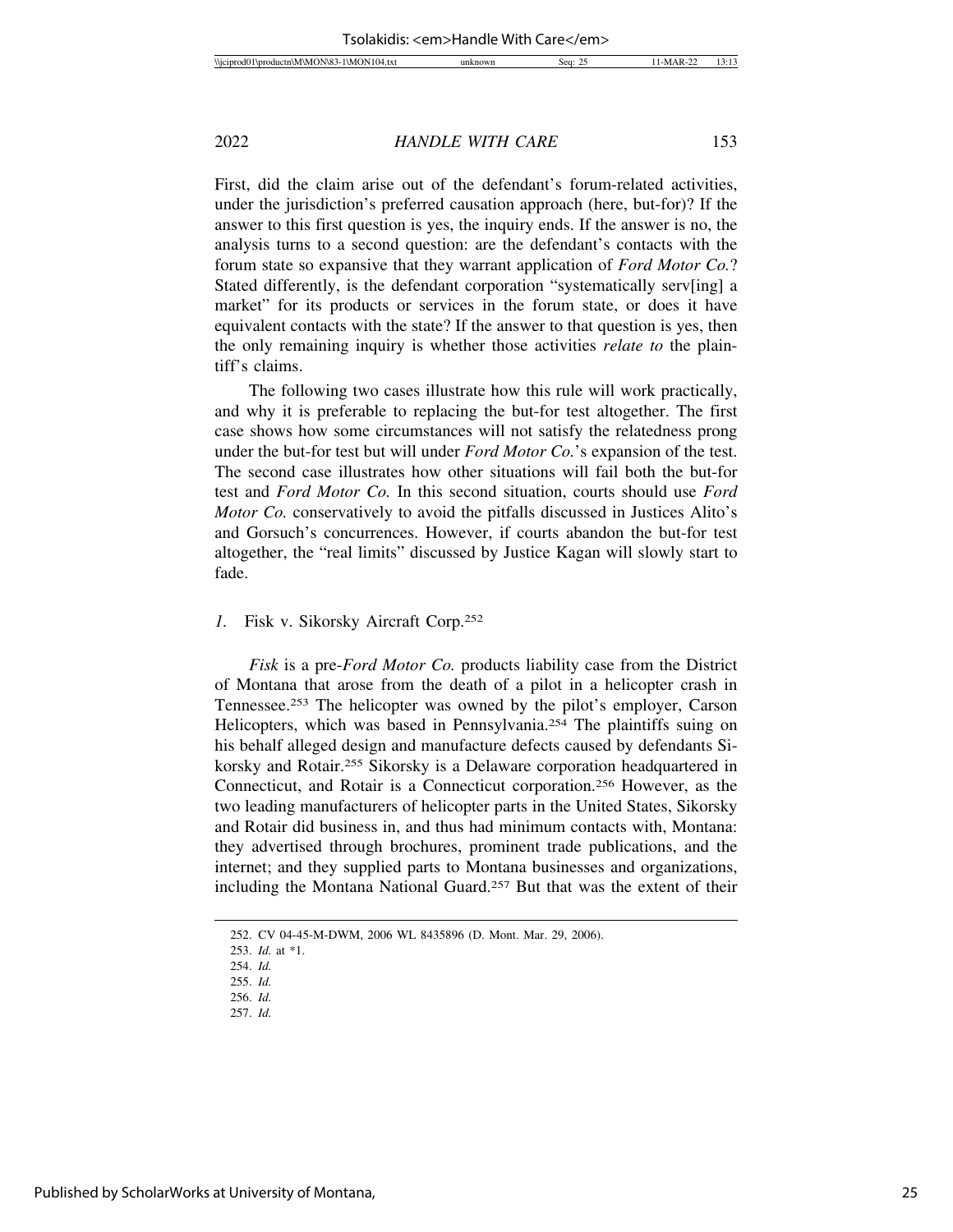Montana contacts. The only other connection to Montana was the pilot, who was a Montana resident.258

The court held that both Rotair and Sikorsky were subject to specific jurisdiction in Montana.259 With respect to the relatedness prong, the court stated, "[T]he [d]efendants marketed their products as widely as possible. Thus, Fisk's claim arises out of [their] efforts to market their products in forums such as Montana."260 This conclusion is technically incorrect under the Ninth Circuit's but-for test, but the court seems to have avoided the consequences of the but-for test by relying on its own precedent.261 If decided on a true but-for test, it would have failed the relatedness prong.

*Fisk* is, nonetheless, a paradigmatic case because the facts align neatly with *Ford Motor Co.* The defendants never transacted with the plaintiff in Montana, just as Ford never dealt directly with Gullett. Similarly, regardless of whether Sikorsky and Rotair (or Ford in *Ford Motor Co.*) did any business in Montana, the plaintiffs would have sustained the same injuries. Therefore, their forum-related contacts are not but-for causes of the plaintiffs' claims, even under the liberal but-for standard used in cases such as *National Casualty*. 262

Because the plaintiff's claims did not arise out of Rotair's and Sikorsky's forum-related activities, it is necessary to consider the second part of the inquiry: do the defendants' forum-related activities warrant application of *Ford Motor Co.*? Here, it appears they do. Rotair and Sikorsky made a "systematic" effort to "serve the market for" their products in Montana, as Ford did in *Ford Motor Co.* Additionally, the claims *relate to* the defendants' minimum contacts with Montana because, as in *Ford Motor Co.*, the products for which they serve a market in Montana subsequently injured Montana residents. Therefore, the claims *relate to* those contacts.

*Fisk* is the type of case that compels courts to move to the second half of the relatedness test to avoid an unacceptable result. Deciding a case such as *Fisk* solely under the *arises out of*, but-for test would disturb the balance between "treating defendants fairly and protecting interstate federalism," the two sets of values guiding specific jurisdiction jurisprudence.263 The following case illustrates a situation where the but-for test fails to supply

<sup>258.</sup> *Id.*

<sup>259.</sup> *Id.* at \*3.

<sup>260.</sup> *Id.* at \*5.

<sup>261.</sup> *Id.* (citing Hanson v. United Instruments, Inc., 9:00-cv-00065-DWM (D. Mont. Feb. 8, 2001)). This outcome corroborates the argument in Section IV(A) *supra* that courts in the Ninth Circuit were already accommodating cases such as *Ford Motor Co.* using the but-for test.

<sup>262.</sup> *See supra* Section IV(A).

<sup>263.</sup> *See* Ford Motor Co. v. Mont. Eighth Judicial Dist. Ct., 141 S. Ct. 1017, 1025 (2021). *See also* International Shoe Co. v. Washington, 326 U.S. 310 (1945).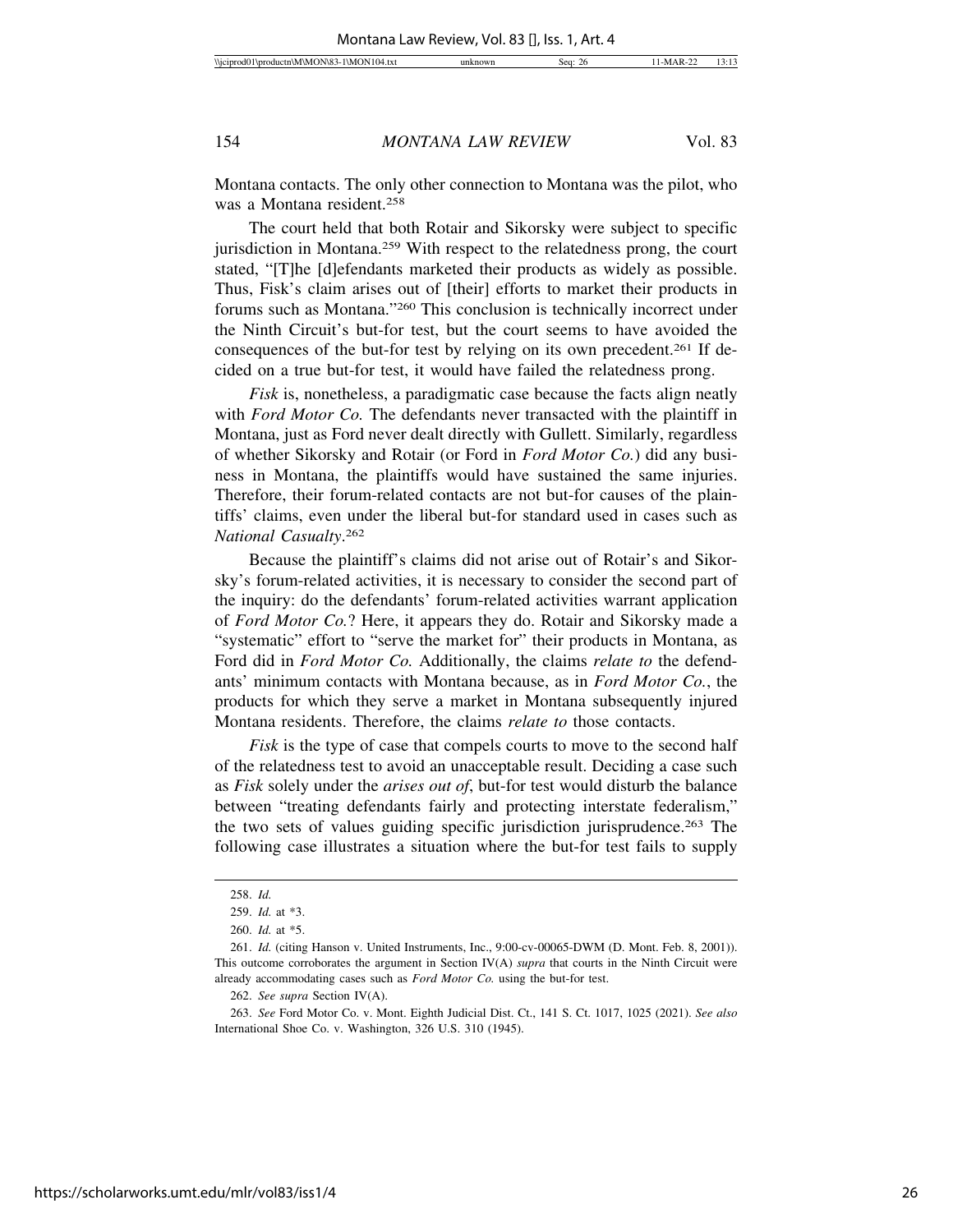specific jurisdiction, and the expansion of *Ford Motor Co.* is rightfully inapplicable.

*2.* Harrison v. Butler264

*Harrison* was a medical malpractice action filed in the District of Arizona.265 The plaintiff, Harrison, was the surviving spouse of a patient who was allegedly misdiagnosed in Nevada and later died in Arizona.266 The defendant, Dr. Butler, was a Nevada-based physician. Dr. Butler examined, diagnosed, and referred the patient in Nevada to a surgical consultant in Arizona.267 The allegedly negligent act was that Dr. Butler should have referred the patient to a hospital for immediate surgery instead of a consultation.268 The Court assumed, *arguendo*, the plaintiff could establish minimum contacts and then proceeded to discuss the relatedness prong.269 Applying the but-for test, the Court noted, "Mrs. Harrison's claims against these appellees would have arisen regardless of Dr. Butler's contacts with Arizona because the allegedly negligent acts occurred entirely in Nevada."270 Therefore, the plaintiff could not satisfy the but-for test of the relatedness prong.271

*Harrison* illustrates a case where it is appropriate to stop at the but-for test. Here, *Ford Motor Co.* would be inapplicable because the defendant physician did not have the kind of expansive contacts with Arizona, equivalent to Ford's "serving a market for its products" in the forum state. Assuming the physician worked for a hypothetical company, "Doctors, Inc.," which was a leading medical provider in the United States and had the types of contacts that systematically served a market for those services in Arizona, then perhaps it would be reasonable to move to the second part of the test and inquire whether those contacts *relate to* the plaintiff's claim. Otherwise, the balance between the defendant's fairness and interstate federalism is undisturbed by the outcome of *Harrison*.

## *C.* Ayla *Is Suggestive of the Ninth Circuit's Hasty and Incorrect Departure from the But-For Test*

Though *Ayla* did not address the question head-on, it suggested that the Ninth Circuit is moving away from its but-for test in the wake of *Ford*

<sup>264. 131</sup> F.3d 146 (Table), No. 96-17086, 1997 WL 730259 (9th Cir. 1997).

<sup>265.</sup> *Id.* at \*1.

<sup>266.</sup> *Harrison*, 131 F.3d at \*1–2.

<sup>267.</sup> *Id.* at \*1.

<sup>268.</sup> *Id.*

<sup>269.</sup> *Id.* at \*3. 270. *Id.*

<sup>271.</sup> *Id.*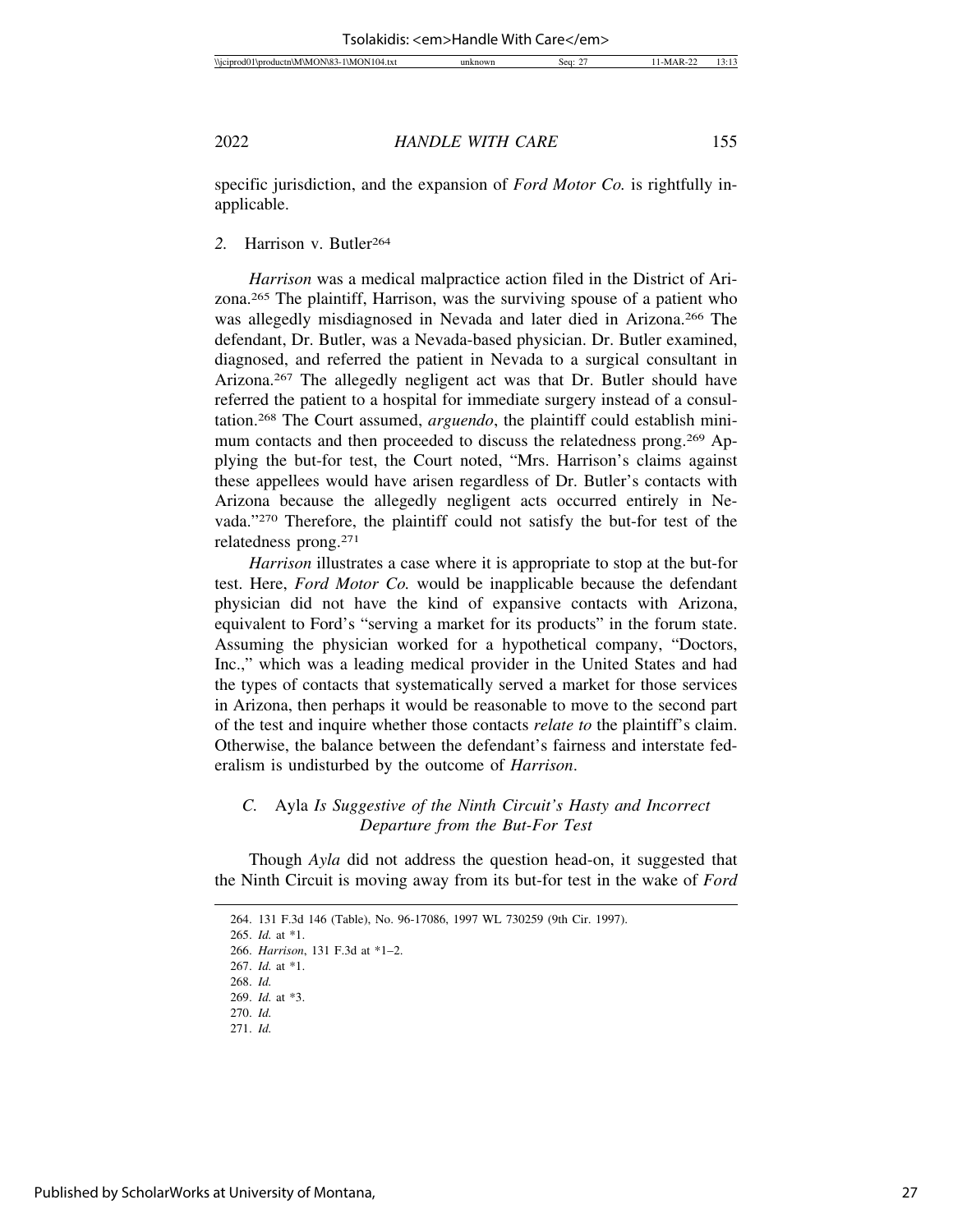*Motor Co.*<sup>272</sup> *Ayla* originated in the Northern District of California.<sup>273</sup> Ayla, a San Francisco-based beauty and wellness company, sued Alya Skin, an Australian skincare company, for trademark infringement.274 Alya Skin moved to dismiss for lack of personal jurisdiction.275 It argued it has "no retail stores, offices or branches, officers, directors, or employees, bank accounts, or real property in the United States."276 It stated that "it does not sell products in any retail stores in the United States . . . [or] direct any advertising toward California through online, television, and radio marketing[,] . . . [and] less than 10% of its sales have been to the United States."277 On these facts, the district court granted Alya Skin's motion.278

The Ninth Circuit reversed, finding that the action "both arises out of and relates to" Alya Skin's contacts with the United States.279 In a footnote, the Court hastily dismissed Alya Skin's argument that its purported sales to the United States are not the but-for cause of Ayla's alleged harm: "We clarify that our precedents permit but do not require a showing of but-for causation to satisfy the nexus requirement . . . A narrower test is foreclosed by the Supreme Court's recent decision in [*Ford Motor Co.*]."280 The Court cited *Core-Vent Corp. v. Nobel Industries AB*281 for its assertion that the Ninth Circuit has never required a showing of but-for causation.282 But in *Core-Vent Corp.*, the relatedness prong was not at issue. The Court's comments on relatedness were confined to one sentence: "The libel claims clearly arose out of the publication of the articles; we thus need consider only the first and third elements of the minimum contacts test."283 The Court did not write the words "but-for" in its opinion because it was obvious to everyone involved that the publication of the allegedly libelous articles were the but-for cause of the plaintiff's alleged harm. The omission of the words "but-for" from the Court's opinion does not suggest, as *Ayla* seems to hastily imply, that *Core-Vent Corp.* was *not* decided on a but-for standard.

The Court in *Ayla* ignored and misstated its own precedent. The Ninth Circuit has required a showing of but-for causation when determining relat-

<sup>272.</sup> No. 20-16214, 2021 U.S. App. LEXIS 25921, \*18 n.5 (9th Cir. Aug. 27, 2021).

<sup>273.</sup> *Id.* at \*4. 274. *Id.* at \*3–4. 275. *Id.* at \*5.

<sup>276.</sup> *Id.*

<sup>277.</sup> *Id.*

<sup>278.</sup> *Id.* at \*1.

<sup>279.</sup> *Id.* at \*18.

<sup>280.</sup> *Id.* at \*18 n.5.

<sup>281. 11</sup> F.3d 1482 (9th Cir. 1993).

<sup>282.</sup> *Ayla*, No. 20-16214, 2021 U.S. App. LEXIS 25921, \*18 n.5.

<sup>283.</sup> *Core-Vent Corp.*, 11 F.3d at 1485.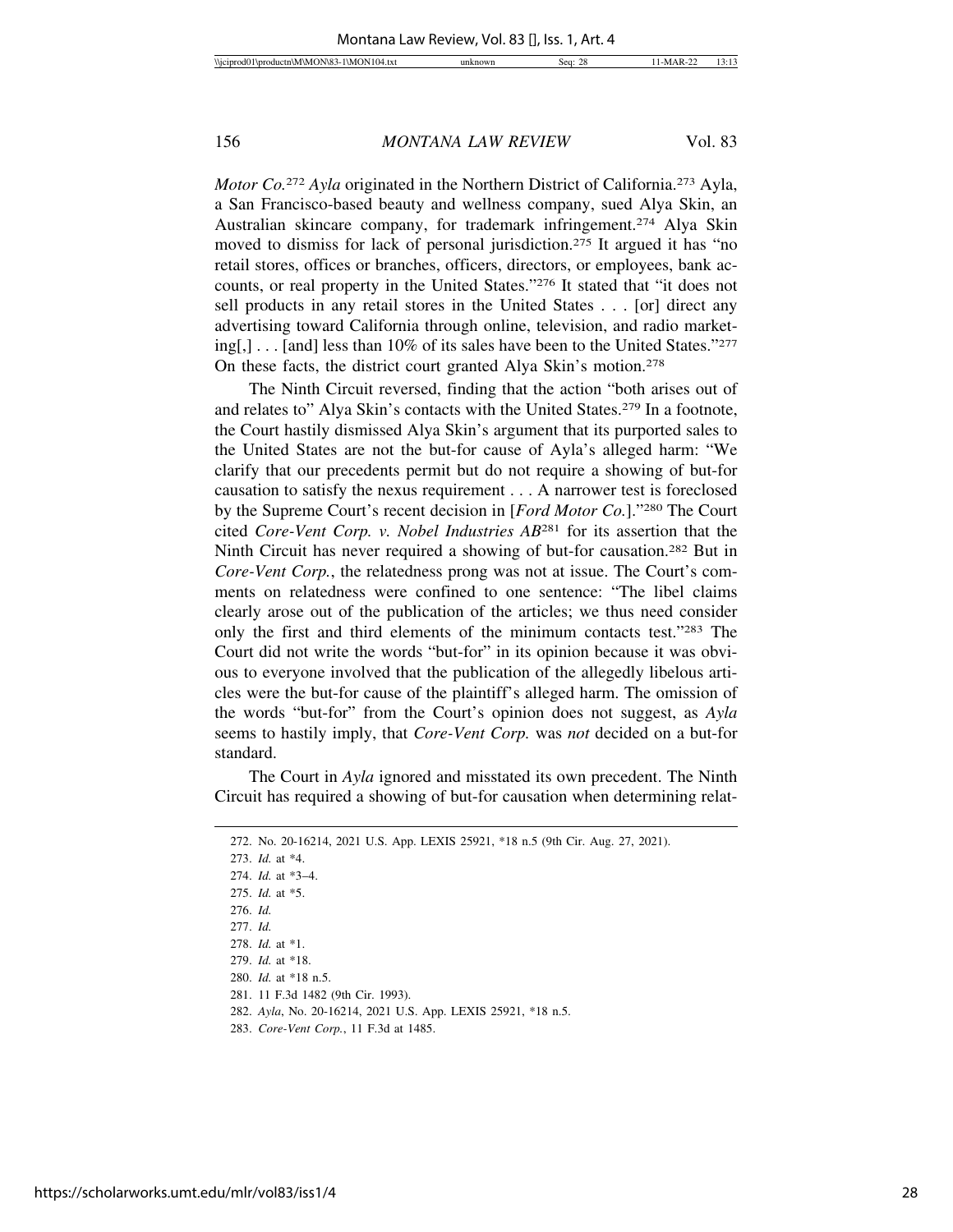edness for specific jurisdiction since *Shute*, 284 and, until recently, district courts in the Ninth Circuit followed this approach.285 Nothing about the but-for test was, as the Court erroneously suggests, permissive. What is permissive, conversely, is Justice Kagan's *Ford Motor Co.* opinion, which does not preclude courts from applying some causation standard for determining relatedness, but rather adds to those tests by recognizing *relates to* as a second, distinct category on which to base a relatedness determination when a corporation's systematic and expansive contacts with the forum state parallel Ford's contacts with Montana.

*Ayla* got it wrong by, first, dismissing valid Ninth Circuit precedent and, second, hastily interpreting and applying *Ford Motor Co.* when such application was unnecessary. Federal court litigants in the Ninth Circuit should press the court of appeals to clarify its shifting relatedness jurisprudence in a way that respects precedent and gives *Ford Motor Co.* the attention it deserves.

#### V. CONCLUSION

The cases discussed exemplify how *Ford Motor Co.* can be applied harmoniously with the Ninth Circuit's but-for test, if handled with care. They also illustrate that using one test at the expense of the other defies the underlying principles of personal jurisdiction.286 Indeed, these are the results Justice Gorsuch warned against in his concurrence. To concretize Justice Kagan's "real limits," litigants in the Ninth Circuit should continue advocating for the but-for test. But when presented with "some other relationship"—i.e., a *Ford Motor Co.* situation—courts are free to examine the affiliation between the plaintiff's claims and the defendant's forum-related activities using the more forgiving *relates to* standard.

<sup>284.</sup> *See, e.g.*, Learjet, Inc. v. Oneok, Inc., 715 F.3d 716, 742 (9th Cir. 2013); Fireman's Fund Ins. Co. v. National Bank of Coops., 103 F.3d 888, 894 (9th Cir. 1996).

<sup>285.</sup> *See, e.g.*, Jackson v. Euphoria Wellness, LLC, No. 3:20-CV-03297-CRB, 2020 U.S. Dist. LEXIS 163567, \*17 (N.D. Cal. Sep. 8, 2020); Miller v. Weinmann, No. 2:19-CV-2213-JCM, 2020 U.S. Dist. LEXIS 253007, \*9 (D. Nev. Aug. 24, 2020); Yamashita v. LG Chem, Ltd., No. 20-CV-00129- DKW-RT, 2020 U.S. Dist. LEXIS 4431666, \*28 (D. Haw. July 31, 2020); Krypt, Inc. v. Ropaar, LLC, No. 19-CV-03226-BLF, 2020 U.S. Dist. LEXIS 118207, \*8-9 (N.D. Cal. July 6, 2020); Palumbo Design, LLC v. 1169 Hillcrest, LLC, No. 19-CV-06664-DSF, 2019 U.S. Dist. LEXIS 234198, \*14 (C.D. Cal. Dec. 3, 2019); Birdwell & Janke, LLP v. Farkas, No. 3:18-CV-00910-YY, \*23 (D. Or. Oct. 19, 2018); Deveroux v. TT Mktg., No. 1:18-CV-487-AWI-SAB, 2018 U.S. Dist. LEXIS 139244, \*5-6 (E.D. Cal. Aug. 16, 2018); Sia v. Berhad, No. C16-1692-TSZ, 2017 U.S. Dist. LEXIS 60569, \*9 (W.D. Wash. April 20, 2017) ("Plaintiffs' allegations fail to establish any causal connection[.]"); Haines v. Get Air, LLC, No. CV-15-00002-TUC-RM (EJM), 2017 U.S. Dist. LEXIS 27140, \*26-27 (D. Ariz. Feb. 23, 2017); Saipan Air, Inc. v. Stukes, No. 1:12-CV-00015, 2013 U.S. Dist. LEXIS 26977, \*18-19 (D. N. Mar. I. Feb. 25, 2013); C.S. v. Corp. of the Catholic Bishop of Yakima, No. 13-CV-3051-TOR, 2013 U.S. Dist. LEXIS 138862, \*14-15 (E.D. Wash. Sept. 25, 2013).

<sup>286.</sup> Results Lucero terms "arbitrary and irrational." *See* Respondent's Brief in Opposition, *supra* note 155, at 26. **R**